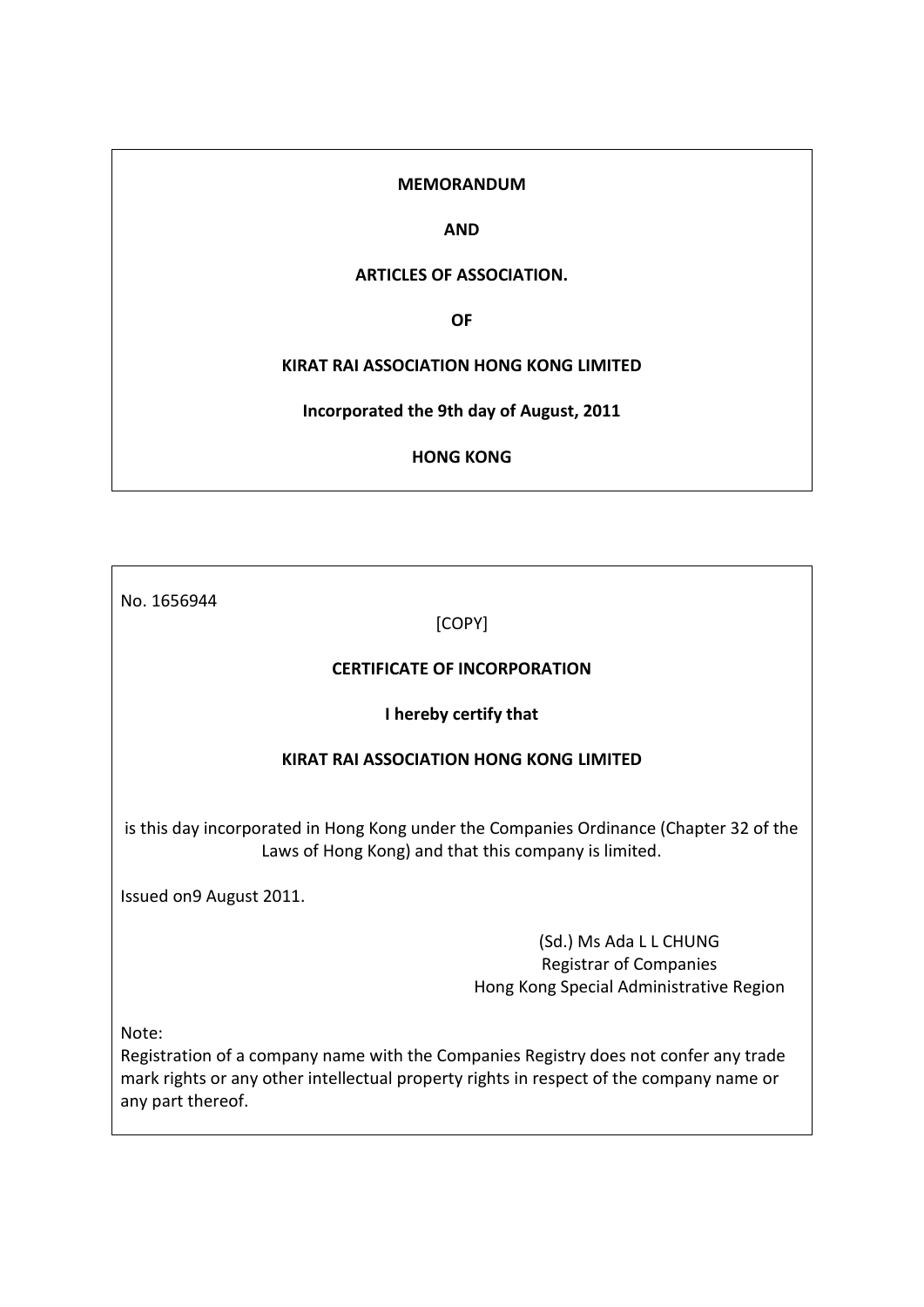# THE COMPANIES ORDINANCE (CHAPTER 32)

------------------------------------------------------------------

Company Limited by Guarantee And not having a Share Capital

# MEMORANDUM OF ASSOCIATION

OF

# KIRAT RAI ASSOCIATION HONG KONG LIMITED

-------------------------------------------------------------------

- 1. The name of the Company is "KIRAT RAT ASSOCIATION HONG KONG LIMITED" (hereinafter called the Association).
- 2. The Registered Office of the Association will be situated in Hong Kong.
- 3. The objects for which the Association is established are:
	- a. The relief of the poor and needy who by reason of age, ill-health, misfortune, absence of family members or infirmity are wholly or in part unable to maintain themselves.
	- b. To organize, promote, participate, and carry out the following activities within or outside Hong Kong:
		- i. to promote and support the faith of the Kirat religion.
		- ii. religious activities for the worship of God, Ancestors, social welfare services to the community including ethnic minorities in Hong Kong and elsewhere.
		- iii. relief of human sufferings of the poor, the aged, the disabled, the sick, weaklings, children or any, other persons in need;
		- iv. relief of victims of fire, flood, famine, war, pestilence or other calamities and those in need of moral and social rehabilitation;
		- v. provide schemes for the improvement of housing conditions for the poor.
		- vi. provide recreational facilities for the public in particular in crowded urban areas and to relieve those in need of moral or social rehabilitation or welfare.
	- c. The relief of human suffering by the combating, treatment and prevention of sickness and disease, and in particular by providing for, or contributing towards medical research and teaching, and by the provision of donations, medical and surgical facilities and appliances for the physically handicapped and services of a similar nature.
	- d. To grant donations, sponsorships, scholarships, financial or material assistance, including without limit the payment of passages, travels, living allowances, payment for use or for provision of services and other incidental expenses, and to subscribe funds to individuals, ethnic minorities and charitable institutions for the furtherance of activities which are charitable or to attain any of the Association's objects.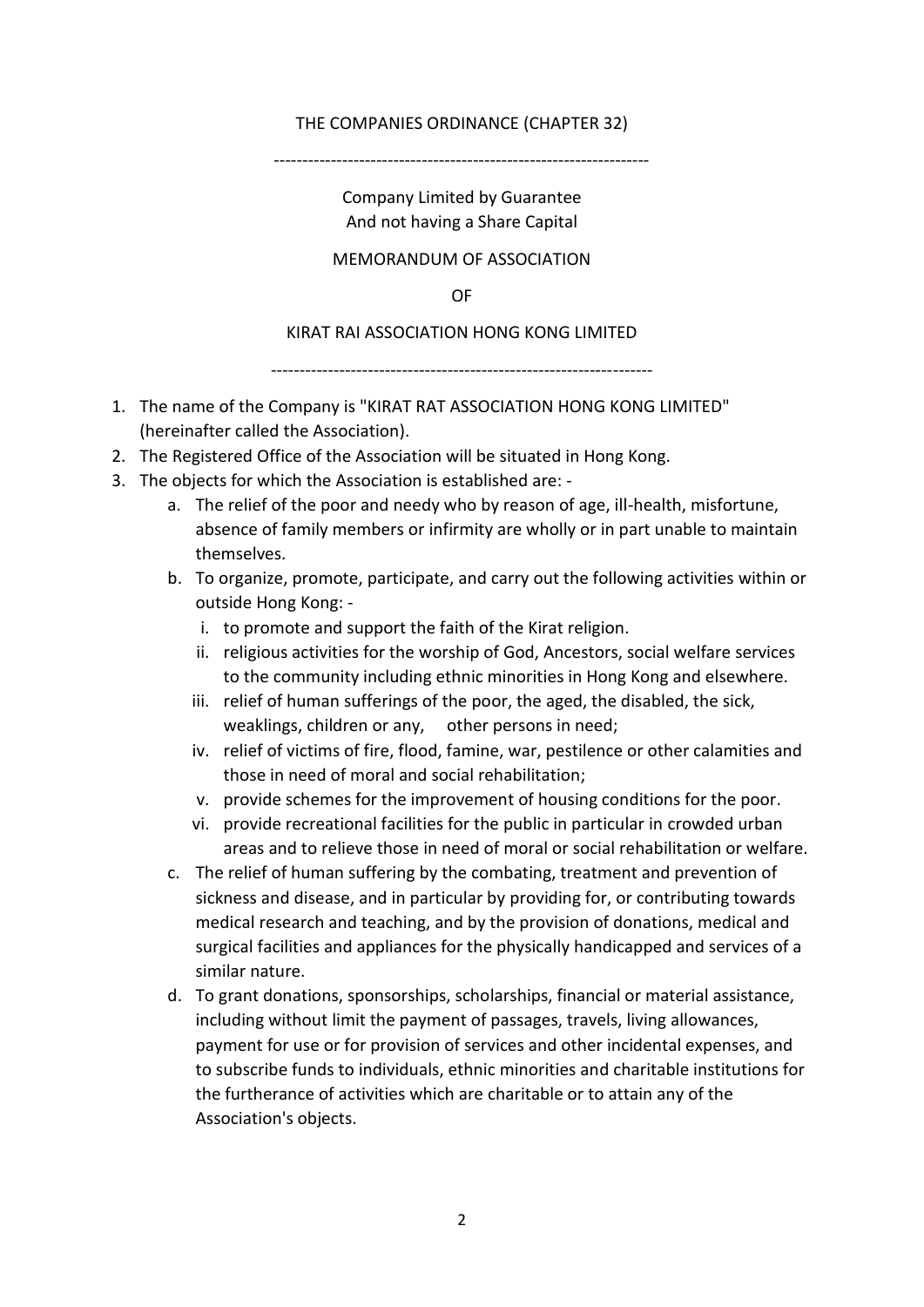- e. In the event of fire, famine, flood, pestilence or other disaster in Hong Kong or elsewhere in the world, to organize, sponsor or participate in funds rising and to donate funds for the relief of the victims thereof.
- f. To establish, maintain, operate, manage and carry on non-profit making school or schools or a class or classes where students may obtain free of charges or at moderate fees and general education and to provide for the delivery and holding of lectures, exhibitions, meetings, classes and conferences calculated to advance both general and vocational education.
- g. To accept and receive any gifts of property, donation, subscriptions funds and bequests from any person, corporation or institution, whether subject to any one or more of the objects of the Association and to act as custodian, trustee or manager of all or any of such properties donations, subscription, funds or bequests.
- h. To adopt such means of promoting any of the objects of the Association as may seem expedient, and in particular by advertising in the press, circulars, by publication of books, leaflets and periodicals, and by any other means.
- i. For the purposes of the Association, to invest moneys on deposit in any bank, financial institution in Hong Kong or elsewhere in the world or in any government bonds or mortgage of any lands, buildings, misusages or tenements in Hong Kong or elsewhere in the world, or in debentures, debenture stocks, stocks, funds, shares, or securities of any corporation carrying on business in Hong Kong or elsewhere in the world. Such investments may at any time be varied.
- j. For the purposes of the Association, to open and operate banking accounts to draw, make, accept, endorse,, discount, negotiate, execute, and issue of bills of exchange, promissory notes, and other negotiable or transferable instruments.
- k. For the purposes of the Association, to borrow or raise money on any terms or conditions and to secure of discharge any debt or obligation of Association by the issue of debentures, bonds, mortgages or any other securities upon such terms and conditions as may be thought fit by the Association.
- l. To engage, hire and employ all classes of persons considered necessary for the purposes of the Association and to pay to them and other persons in return for services rendered to the Association, salaries, wages, gratuities and pensions.
- m. To enter into any arrangement with any Governments or authorities (local, supreme, or otherwise) that may seem conducive to the attainment of the Association's objects or any of them, and to obtain from them and exercise any rights, privileges, licenses, and concessions which may be seem desirable.
- n. To appoint any trustees or agents and to hire any persons to hold, administer and manage all or any part of the property and assets of the Association on such terms as to remuneration or otherwise as may be thought fit.
- o. Generally to subscribe of guarantee money for any charitable object or for any exhibition, or for any charitable purposes for the purposes of the Association or calculated to further its objects.
- p. To acquire, by purchase or otherwise, goods and chattels of whatsoever nature or kind.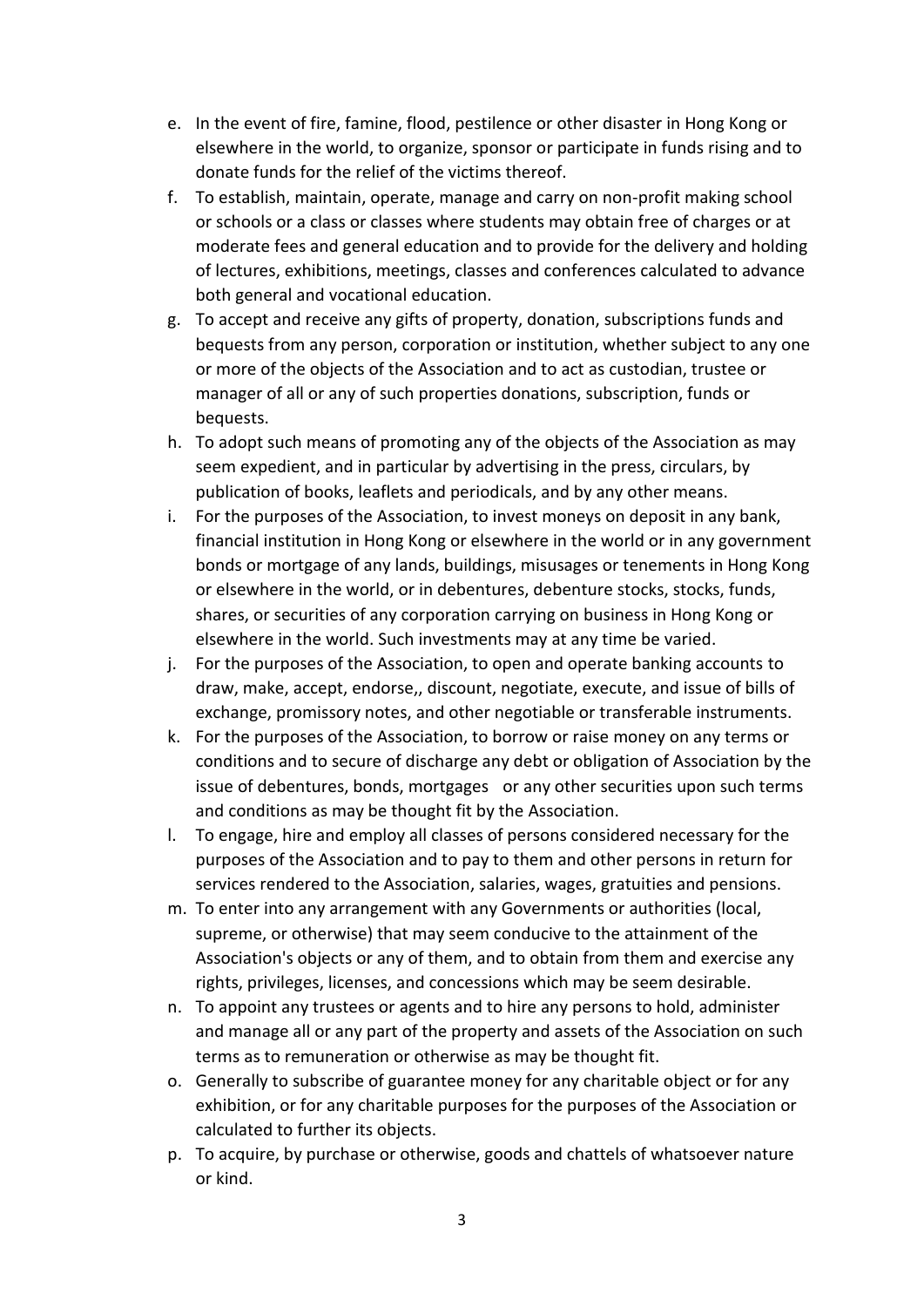- q. To undertake and execute any trusts which may seem desirable or conducive to the Association's objects.
- r. To establish, maintain, operate, manage and carry on a non-profit making home for aged or homes for the aged.
- s. To accept donations and endowments for all or any of the purposes herein provided and to support establishments and institutions for any of the purposes herein provided.
- t. To act as trustees of properties of any kind or tenure for or on behalf of any charitable Association and to do and execute all manner of documents in connection therewith.
- u. To reach out to the youth in community by providing counseling, social welfare and employment guidance services and to organize activities for the furtherance of such objective.
- v. To co-operate with local authorities in times of emergencies, natural calamities or disaster for the rehabilitation of people and to improve and protect the environment.
- w. To construct, maintain and alter any houses, buildings or works necessary or convenient for the purposes of the Association.
- x. To do all such lawful things as are incidental or conducive to the attainment of any day of aforesaid objects or otherwise for furthering the objects of the Association, and either in Hong Kong or abroad. Provided that:
	- i. In case the Association shall take or hold any property which may be subject to any trusts, the Association will only deal with or invest the same in such manner as allowed by the law, having regard to such trusts.
	- ii. The objects of the Association shall not extend to the regulation of relations between workers and employers or organizations of workers and organizations of employers.
	- iii. The powers set forth in the Seventh Schedule of the Companies Ordinance (Cap.32) are hereby excluded.
- 4. The income and property of the Association howsoever derived shall be applied towards the furtherance of the objects of the Association as set forth in this Memorandum of Association, and no portion thereof shall be paid or transferred directly or indirectly, by way of dividend, bonus or otherwise howsoever by way of profits, to its members; PROVIDED that nothing herein shall prevent the repayment of out of pocket expenses and the payment, in good faith, of reasonable and proper remuneration to any officers or servants of the Association nor prevent the payment of interest at a rate not exceeding 12 per cent per annum or 2 per cent above at the prime rate established by The Hong Kong and Shanghai Banking-Corporation Limited for Hong Kong Loans whichever is the lesser on money lent to the Association, or reasonable and proper rent for premises demised or let by any officer or member to the Association; but so that no member of the Board of Directors or its sub-committees of the Association shall be appointed to any salaried office of the Association, or any office of the Association paid by fees, and that no remuneration or other benefit in money or money's worth shall be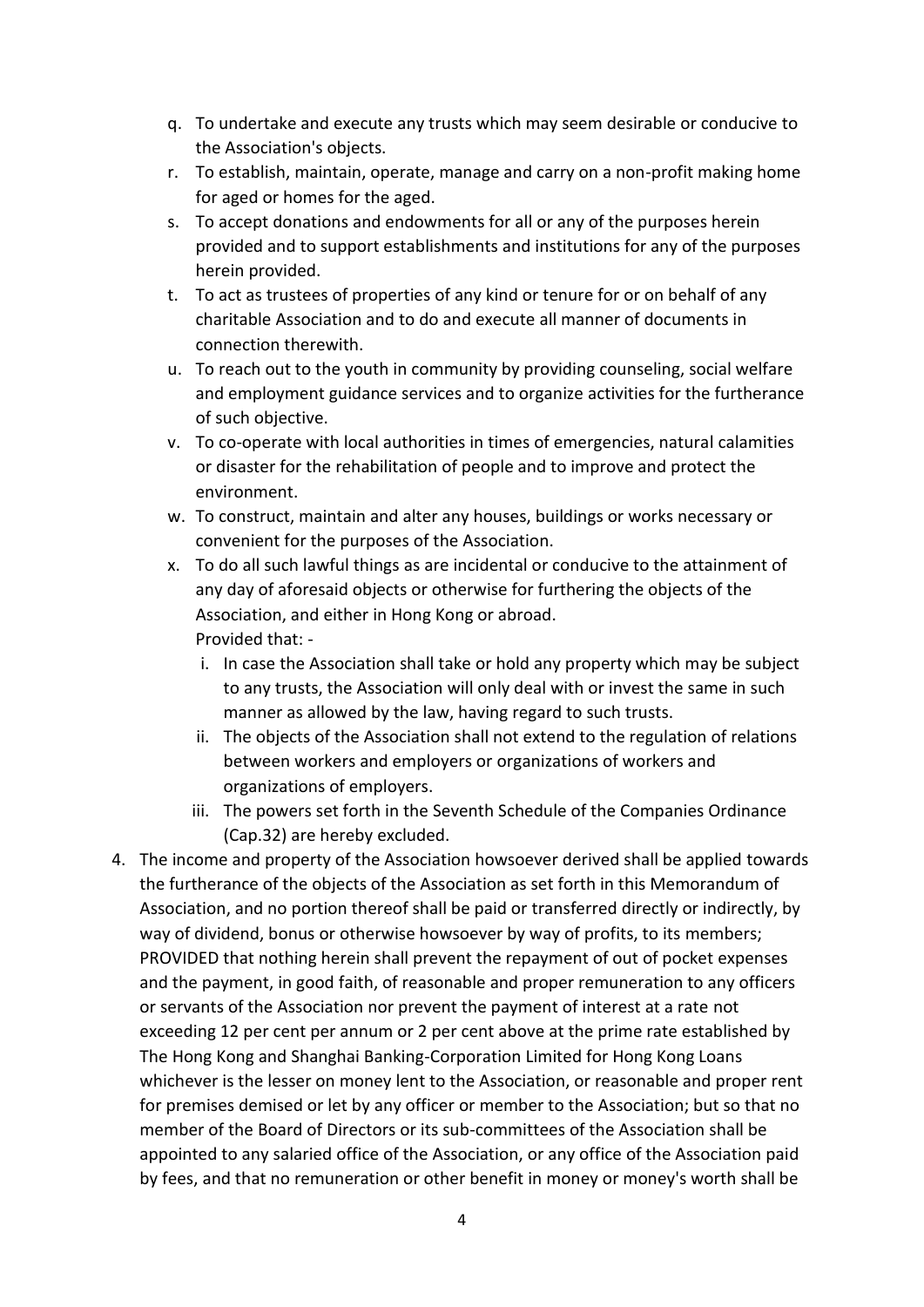given by the Association to any other member of the Board of Directors or its subcommittees except repayment of out-of-pocket expenses and interest at the rate of aforesaid on money lent or reasonable and proper rent of premises demised or let to the Association provided that the provision last aforesaid shall not apply to any payment to any company of which a member of the Board of Directors or its sub-committees may be a member and in which such member shall not hold more than one-hundredth part of the capital, and such member shall not be bound to account for any share of profits he may receive in respect of any such payment.

- 5. The liability of the members is limited.
- 6. Every member of the Association undertakes to contribute to the assets of the Association in the event of its being wound up while he is a member, or within one year afterwards, for payment of the debts and liabilities of the Association contracted before he ceased to be a member and the costs, charges and expenses of winding up, and for the adjustment of the rights of the contributories amongst themselves, such amount as may be required not exceeding one hundred Hong Kong dollars.
- 7. If upon winding up or dissolution of the Association there remains after the satisfaction of all its debts and liabilities, any property whatsoever, the same shall not be paid to or distributed among the members of the Association, but shall be given or transferred to some other institution or institutions, having objects similar to the objects of the Association, and which shall prohibit the distribution of its or their income and property among its or their members to an extent at least as great as is imposed on the Association under or by virtue of clause 4 hereof, such institution or institutions to be determined by the members of the Association at or before the time of dissolution and in default thereof by a Judge of the High Court of the Hong Kong. Special Administrative Region having jurisdiction in regard to charitable funds and, if this provision cannot be effected, than to some charitable objects.
- 8. True account shall be kept of the sums of money received and expended by the Association and matters in respect of which such receipts and expenditure take place and of the property, credits and liabilities of the Association and subject to any reasonable restrictions as to the time and manner of inspecting the same that may be imposed in accordance with the Articles of Association of the Association shall he open to the inspection of the members. Once at least in every year the accounts of the Association shall be examined and the correctness of the balance sheet ascertained by one or more properly qualified auditors.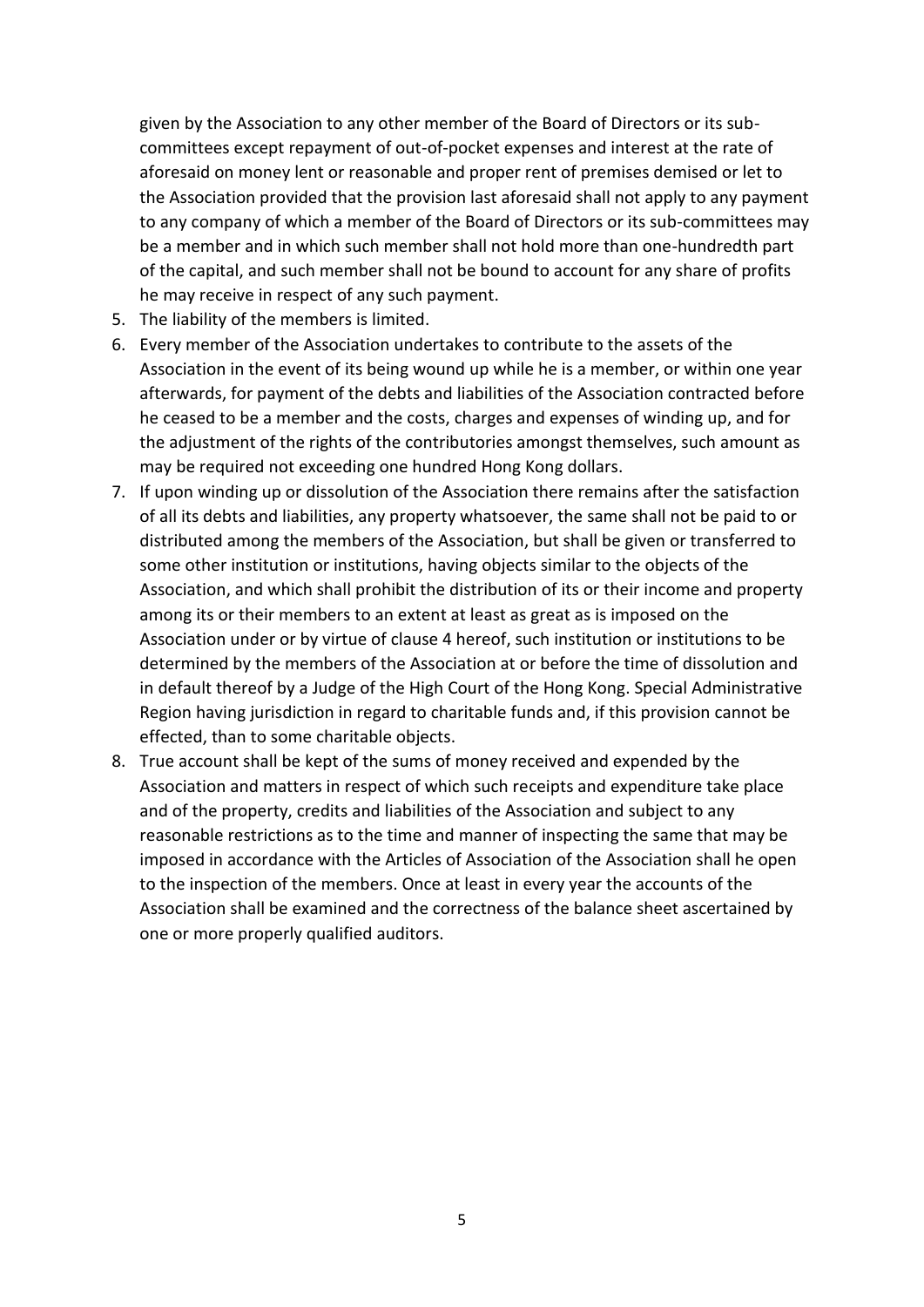We, the several persons whose names and addresses are given below, wish to form a Company in pursuance of this Memorandum of Association.

| Names, Addresses and Descriptions of Signatories                                                                               |
|--------------------------------------------------------------------------------------------------------------------------------|
| (Sd.) Rai Kisan<br>Merchant<br>Flat 1, Block 2, 10/F., Ho Shun Yee Building, 9 Fung Yau East, Yuen Long N.T., Hong Kong        |
| (Sd.) Rai Shashi Madan<br>Merchant<br>G/F., 163 Shangai Street, Yau Ma Tei, Kowloon, Hong Kong                                 |
| (Sd.) Rai Pitambar<br>Merchant<br>5/F., 70 Percival Steet, Causeway Bay, Hong Kong                                             |
| (Sd.) Rai Lalparsad<br>Merchant<br>Flat 2, Block B, 7/F., Tai Heng Building,<br>14 Tung Tai Street, Yuen Long, N.T., Hong Kong |
| (Sd.) Rai Bimal<br>Merchant<br>Block C, 3/F., Pei Ho Street, 82 Sham Shui Po, Kowloon, Hong Kong                               |

Dated the 27th of June 2011. WITNESS to the above signatures:

> (Sd.) Rai Pramita Financial Accountant 406B, 4/F, Mirror Tower, 61 Mody Road, Tsim Sha Tsui East, Kowloon, Hong Kong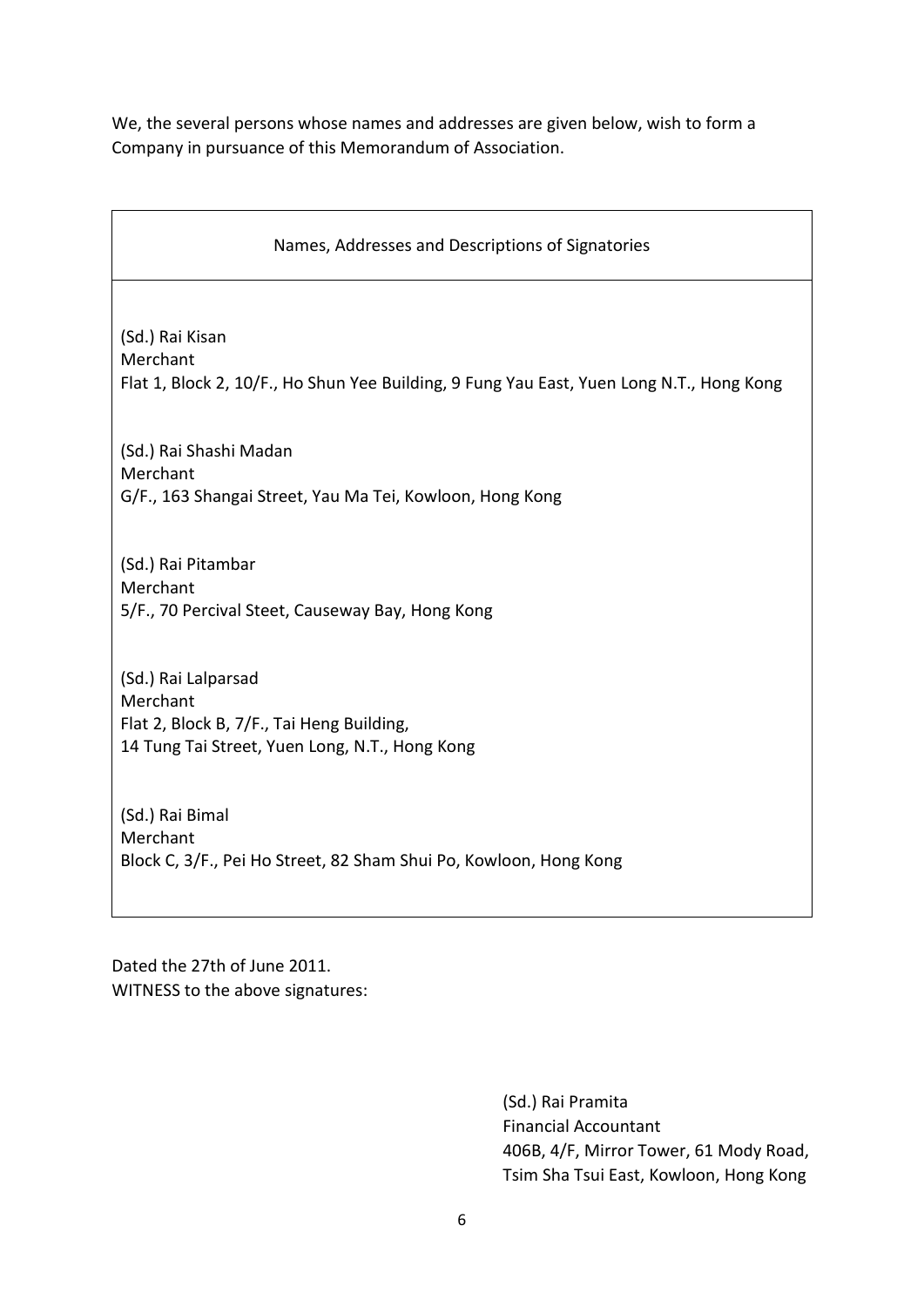# THE COMPANIES ORDINANCE (CHAPTER 32)

--------------------------------------------------------------------

Company Limited by Guarantee And not having a Share Capital

---------------------------------------------------------

## ARTICLES OF ASSOCIATION

OF

## KIRAT RAT ASSOCIATION HONG KONG LIMITED

-----------------------------------------------------------------------------

1. In these Articles, unless the context otherwise permits or requires: -

"The Association" means the company registered as " K1RAT RAT ASSOCIATION HONG KONG LIMITED."

"the Ordinance" mean the Companies Ordinance Chapter 32 of the Revised Edition, and of the laws of the Hong Kong and any amending ordinance thereto.

"the Seal" means the common seal from time to time of the Association.

"Secretary" means any person for the time being appointed to perform the duties of the secretary of the Association.

"Board of Directors" mean the Directors for the time being of the Association or, where the context requires, the Directors present at a duly convened meeting of Directors at which a quorum is present.

"Chairman" means the chairman for the time being of the Board of Directors.

"Commissioner" means the Commissioner of the Inland Revenue Department of Hong Kong. "Director" means a director for the time being of the Association.

"Hong Kong" means the Hong Kong Special Administrative Region of People's Republic of China. - "Honorary Member" means an honorary member of the Association as defined in Article 4.

"in writing" and "written" include printing, lithography, photography, and other modes or representing or reproducing words in a visible form.

"Member" means a member for the time being of the Association of whatever class as defined in article 4. "Month" means calendar month.

"Office" means the registered office for the time being of the Association.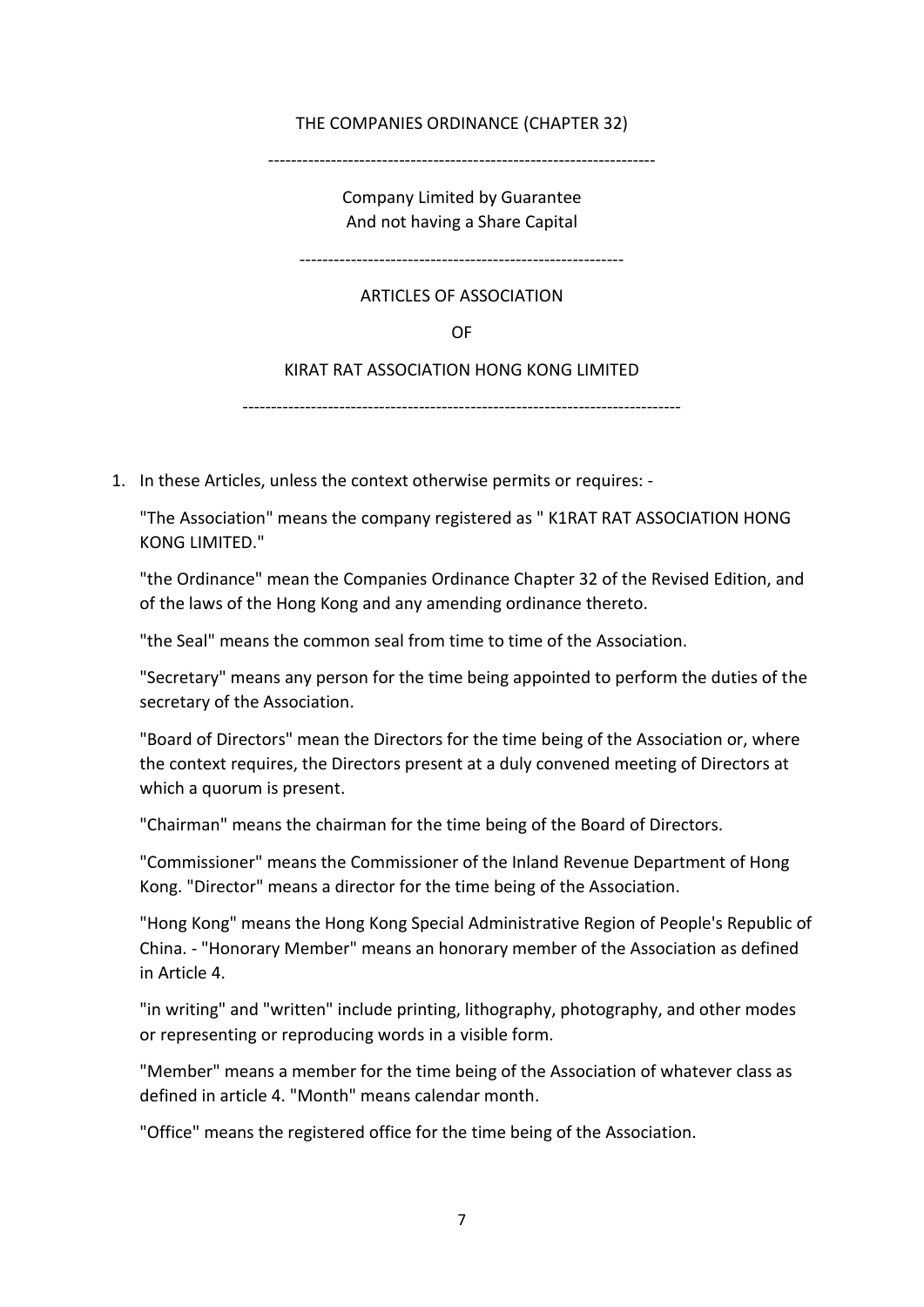"Ordinary Member" means an ordinary member of the Association as defined in Article 4. "Patron" means a patron of the Association as defined in Article 8.

"the Memorandum" means these Articles of Association in their present form or as altered from time to time.

"the Subscribers" mean the subscribers to the memorandum and articles or association of the Association. "Auditors" mean the auditors for the time being of the Association.

"Year" means calendar year.

In these Articles, if not inconsistent with the subject, words importing the singular number shall include the plural number and vice versa, words importing any gender shall include all other genders and references to persons shall include corporations (acting; where applicable, by their duly authorized representatives).

Subject as aforesaid, any words defined in the Ordinance shall, if not consistent with the subject or context, bear the same meanings in these Articles.

The headings and any marginal notes are inserted for conveniences only and shall not affect the construction of these Articles.

# **MEMBERSHIP**

- 2. The number of the Members of the Association with which the Association to be registered is 400, but the board of directors may from time to time. with the sanction of a Special Resolution of the Association register an increase in the number of members.
- 3. Each of the Founder Members shall be Member for life or until he or she ceases to be a Member pursuant to Article 6. Such other persons, corporations, or other entities as the Board of Directors shalt from time to time admit to the membership in accordance with the provisions hereof shall also become Members.
- 4. The Association shall comprise of the following types of Members:
	- (a) Ordinary Members

The Board of Directors may by resolution admit as an Ordinary Member any person above the age of 18, partnership, Association, corporation, institution, society, club, or other entity and in the opinion of the Board of Directors has an interest in the Association's objects. An ordinary member shall be entitled to vote at the general meetings of the Association.

(b) Honorary Members

The Board of Directors may by resolution admit as an Honorary Member any distinguished person above the age of 18, partnership, Association, corporation, institution, society, club, or other entity and in the opinion of the Board of Directors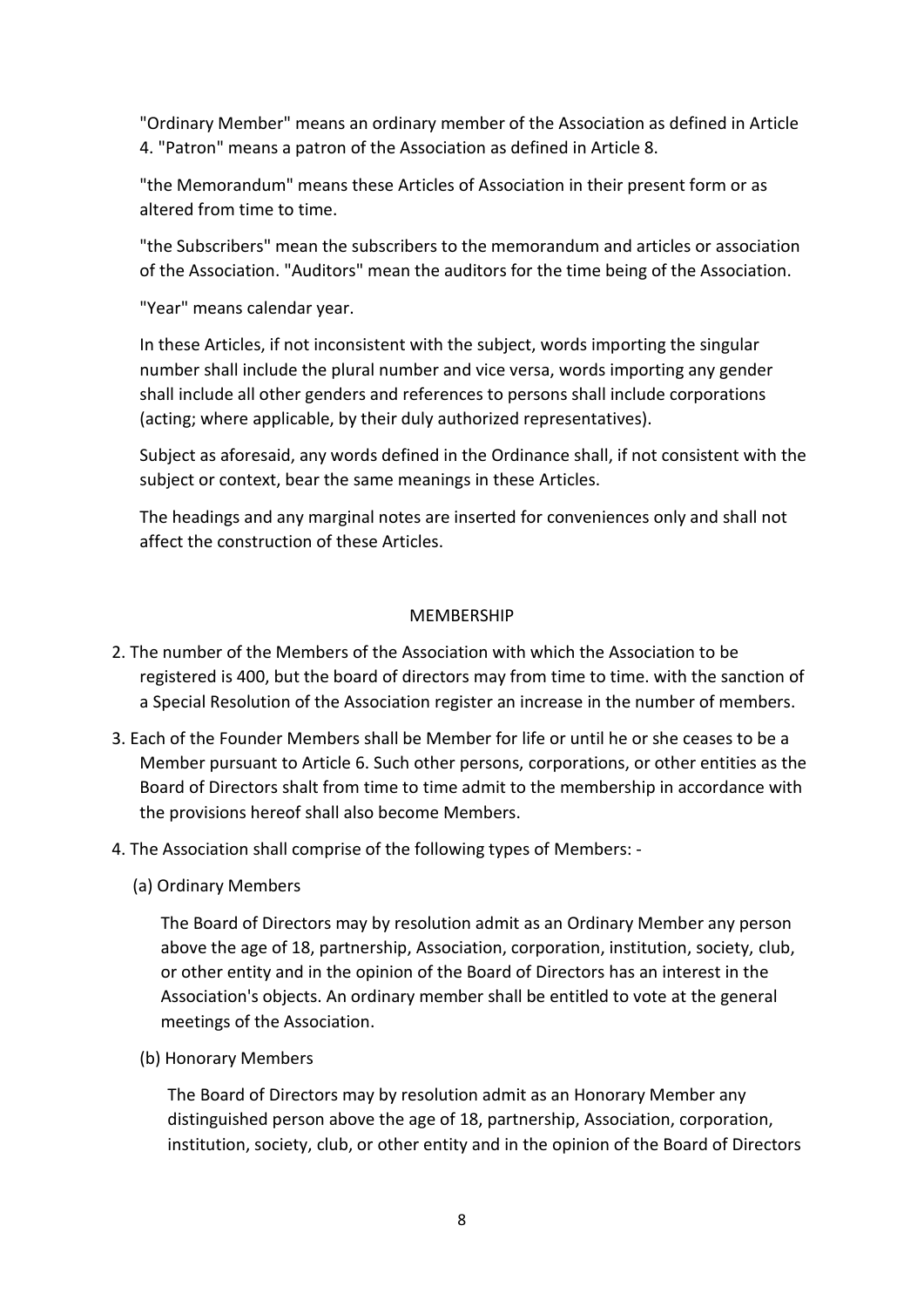has an interest in the Association's objects. Honorary Members shall not be entitled to vote at the general meetings of the Association.

- 5. Every applicant for membership to the Association shall satisfy all the requirements for the membership of the Association as the Board of Directors shall from time to time prescribe (if any). Each application shall be made in such written form as the Board of Directors may from time to time prescribe, and subject as provided by these Articles, the Board of Directors may time to time accede to or refuse such application as its absolute discretion. In no circumstances shall the Board of Directors be required to give any reason for the rejection of an application.
- 6. A member shall cease to be a Member of the Association if:
	- (a) he dies;
	- (b) he is convicted of an indictable offence;
	- (c) a receiving order or, in the case of a Company, a winding-up order is against him or he makes any arrangement or composition with creditors generally;
	- (d) he is found lunatic or becomes of unsound mind;
	- (e) he resigns by giving notice in writing to the Board of Directors to become effective one Month after the receipt of such notice unless the Board of Directors notifies such Member that it accepts a shorter period; or
	- (f) the Board of Directors having resolved, either by a resolution in writing or a resolution passed by all of the votes at a meeting of the Board of Directors duly convened, held and constituted and at which all Directors are present (provided that notice of such meeting shall have been given to the Member concerned who shall thereupon be entitled to attend and present his case in the meeting), that such Member shall cease to be a Member as from such time as the Board of Directors shall determine and notify such Member, in which event such Member has a right of appeal to the Association in general meeting by a notice of appeal to the Secretary, whereupon an extraordinary general meeting shall be convened for the purpose of passing an ordinary resolution affirming the resignation, which resolution shall be final and conclusive.

Any Member who shall for any cause cease to be a Member of the Association shall nevertheless remain liable for and shall pay to the Association which at the time of his ceasing to be a Member shall be due from him to the Association.

- 7. Subject as provided in these Articles, the Board of Directors shall from time to time determine the requirements for membership of the Association.
- 8. The Board of Directors shall have power to invite, without submission of application, as Patron of the Association such distinguished person, partnership, Association, corporation, institution, or other entity as the Board of Directors may consider fit. A Patron shall not qualify as a Member for the purposes of these Articles and shall have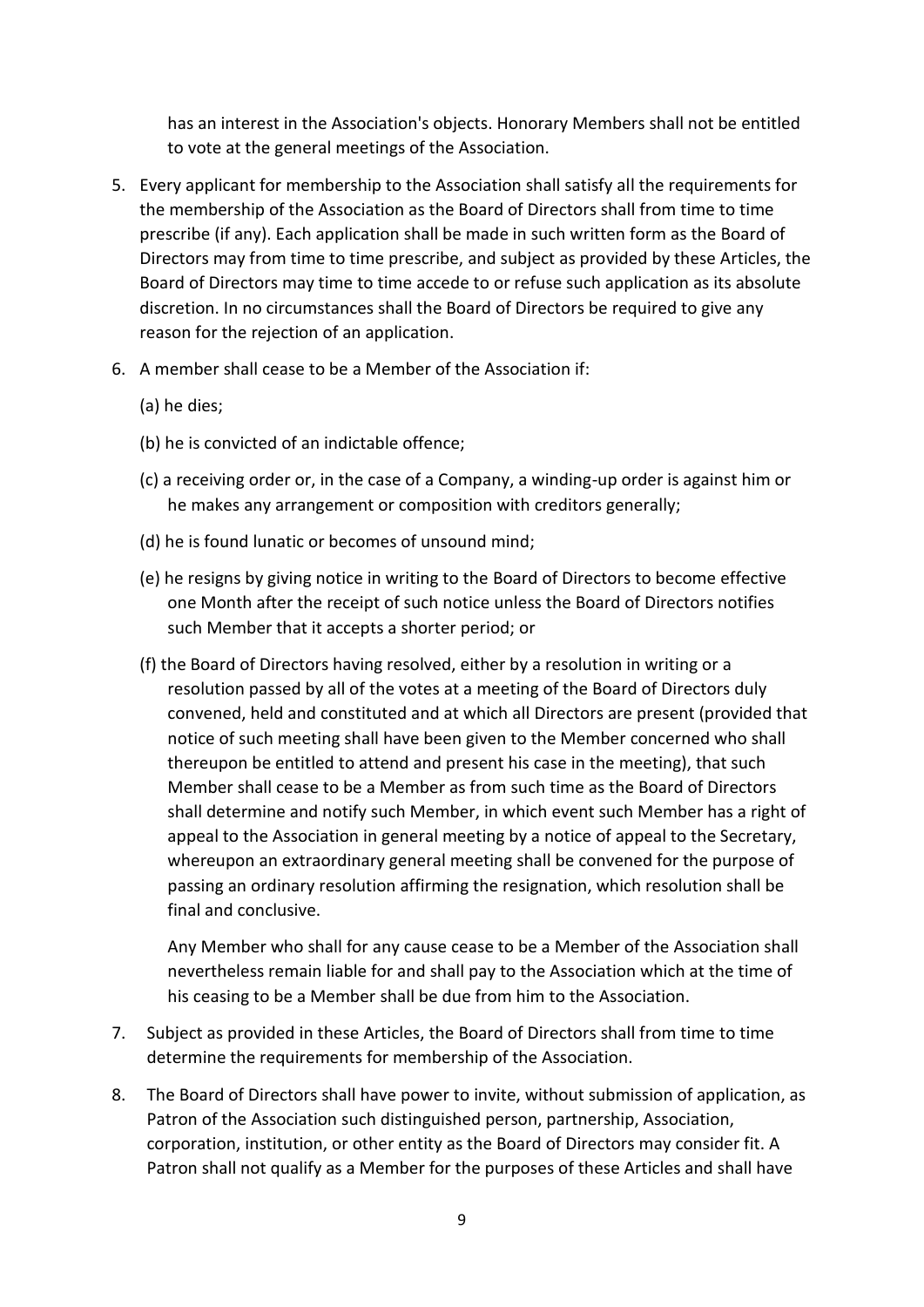none of the rights or liabilities of a Member hereunder but shall have such special privileges as the Board of Directors shall from time to time appoint. Nothing herein contains shall however prevent a Patron from becoming a Member.

# GENERAL MEETINGS

- 9. The Association shall in each year hold a general meeting as its annual general meeting in addition to any other meetings in that year and shall specify the meeting as such in the notice calling it. Not more than fifteen (15) months shall elapse between the date of annual general meeting of the Association and that of the next, provided that so no long as the Association holds its first annual general meeting within eighteen (18) months of its incorporation, it need not hold it in the year of its incorporation or in the following year. An annual general meeting shall be held at such time and place, as the Board of Directors shall appoint.
- 10. All general meetings, other than annual general meetings, shall be called extraordinary general meetings.
- 11. The Board of Directors may, whenever they think fit, and shall on requisition in accordance with the Ordinance, convene an extraordinary general meeting. Every extraordinary general meeting shall be held at such time and place, as the Board of Directors shall appoint. If at any time the Directors in Hong Kong are not capable to forming a quorum, any Director or any two (2) Members of the Association may convene an extraordinary general meeting in the same manner as nearly as possible as that in which meetings may convened by the Directors.

# NOTICE OF GENERAL MEETINGS

- 12. Subject to Section 116C of the Ordinance, an annual general meeting and a meeting called for the passing of a special resolution shall be called by not less than twenty-one (21) days' notice in writing and any other general meeting shall be called not less than fourteen (14) days noticed in writing. The notice shall be exclusive of the day on which it is served and deemed to be served and of day for which it is given and shall specify the place, the day and the hour of meeting and, in case of special business, the general nature of that business and shall be given, in manner hereinafter mentioned or in such other, manner, if any, as may be prescribed by the Association in general meeting, to such persons as are, under these Articles or under the Ordinance, entitled to receive such notice. There shall appear on every such notice with reasonable prominence a statement that a Member entitled to attend, and vote is entitled to appoint a proxy to attend and instead of him and that a proxy needs not to be a member.
- 13. A meeting to the Association shall, notwithstanding that it is called by shorter notice than that specified herein, be deemed to have been duly called if it is so agreed: -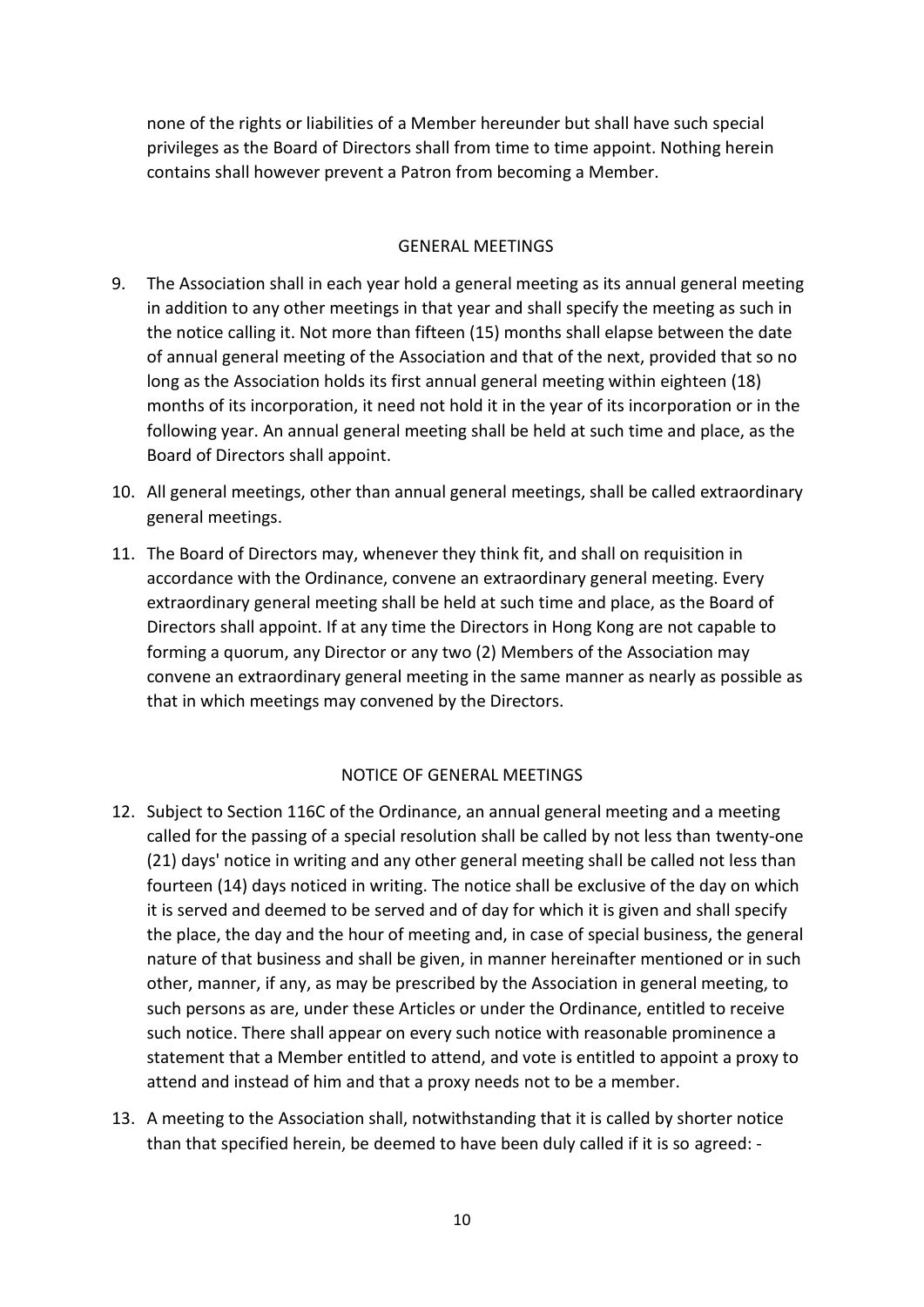- (a) in the case of a meeting called as the annual general meeting, by all the members entitled to attend and vote at the meeting; and
- (b) in the case of any other meeting, by a majority in number of the Members having a right to attend and vote thereat, being a majority together representing not less than ninety-five per cent (95%) of the total voting rights of all the Members entitled to attend and vote thereat.
- 14. The accidental omission to give notice of a meeting to, or the non-receipt of notice of a meeting by, any person entitled to receive notice shall not invalidate any resolutions passed, or the proceedings of or any business transacted at that meeting.
- 15. All Ordinary Members shall, subject to Article 26 hereof, be entitled to notice of and to be present and vote at meetings of Association. All Honorary Members shall, subject to Article 26 hereof, be entitled to notice of and to be present at meetings of the Association.
- 16. The Board of Directors may invite any person, partnership, Association, corporation, institution, or other entity to attend any general meetings. Such person, partnership, Association, corporation, institution, or other entity shall have none of the rights or liabilities of a Member.

# PROCEEDINGS AT GENERAL MEETINGS

- 17. All business that is transacted at an extraordinary general meeting, and at an annual general meeting shall be deemed special with the exception of: -
	- (a) the receipt of the accounts and the balance sheet and the reports of the Directors and other documents required to the annexed to the accounts;
	- (b) the election of Directors in place of those retiring (if any);
	- (c) the election or re-election of the Auditors; and
	- (d) the fixing of the remuneration of the Auditors.
- 18. No business shall be transacted at any general meetings unless a quorum of members is present at the time when the meeting proceeds to business and continues to be present until the conclusion of the meetings; save as otherwise provided the quorum for any general meeting shall be one-tenth of the members present in person.
- 19. If within fifteen (15) minutes from the time specified for the meeting a quorum is not present, the meeting, if convened upon the requisition of members, shall be dissolved; if any other case it shall stand adjourned to the same day in the next week, at the same time and place, or to such other day and at such other time and place as the Chairman of the meeting may determine, and if at the adjourned meeting a quorum is not present within fifteen (15) minutes from the time appointed for the meeting the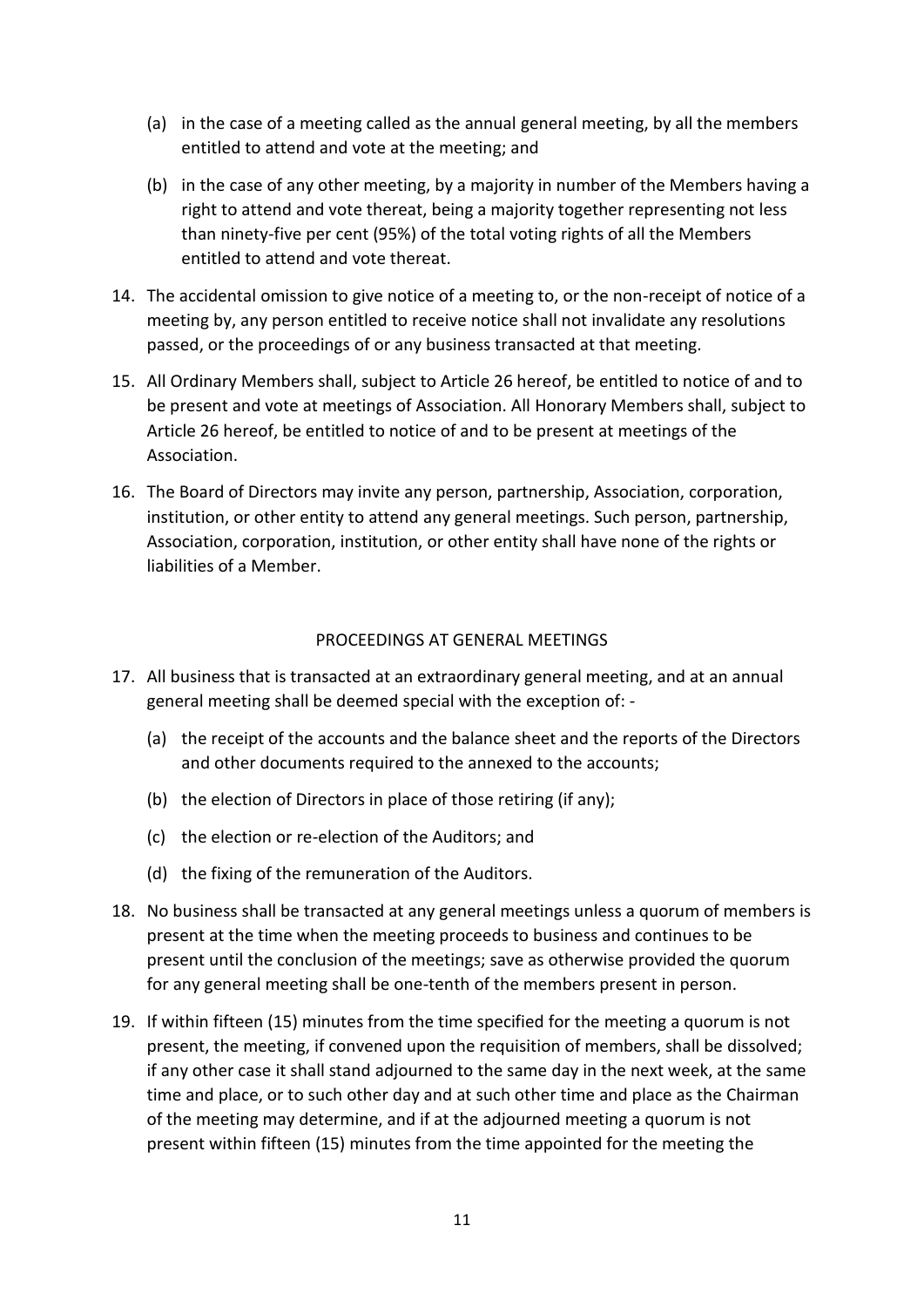members present in person or proxy shall be a quorum and may transact the business for which the meeting was held.

- 20. The chairman, shall preside as chairman at every general meeting of the Association or there is no such Chairman, or if he shall not present within fifteen (15) minutes after the time appointed for the holding of the meeting or is willing to act or is absent from Hong Kong or has given notice to the Association of his intention not to attend the meeting, the Directors present shall choose one of their number to be chairman, or if one Director is only present he shall preside as chairman if willing to act. If at any general meeting, no Director is present within fifteen (15) minutes of the time appointed for holding the meeting, or if all the Directors present decline to take the chair, the Members present shall elect one of their numbers to be chairman of the meeting.
- 21. The chairman of any general meeting may with the consent of any meeting at which a quorum is present (and shall If so directed by the meeting), adjourn the meeting from time to time, and from place to place, or sine die, but no business shall be transacted at any adjourned meeting other than the business which might have been transacted or left unfinished at the meeting from which the adjournment took place unless due notice thereof is given or such notice is waived in the manner prescribed by these Articles. Whenever a meeting is adjourned for thirty (30) days or more or sine die, notice of the adjourned meeting shall be given in the same manner as that of an original meeting. Save as aforesaid, the Members shall not be entitled to any notice of. the adjournment, or of the business to be transacted at an adjourned meeting. Where a meeting is adjourned sine die, the time and place for the adjourned meeting shall be fixed by the Directors.
- 22. Subject to the provisions of the Ordinance, a resolution in writing signed by all the Members for the time being entitled to receive notice of and to attend and vote at general meetings shall be as valid and effective as if the same had been passed at a general meeting of the Association duly convened and held. A written notice of confirmation of such resolution in writing sent by or on behalf of a Member shall be deemed to be his signature to such resolution in writing for the purposes of this Article. Such resolution in writing may consist of several documents each signed by or on behalf of one or more Members.
- 23. At any general meetings a resolution put to the vote of the meeting shall be decided on a show of hands, and a declaration by the chairman of the general meeting that a resolution has, on a show of hands, been carried, Or carried unanimously, or by a particular majority, or lost, and an entry to that effect in the book of proceedings of the Association shall be conclusive evidence of the fact, without proof of the number or proportion of the votes recorded in favour of, or against, that resolution.
- 24. In the case of an equality of votes, the chairman of the general meeting shall be entitled to second or casting vote.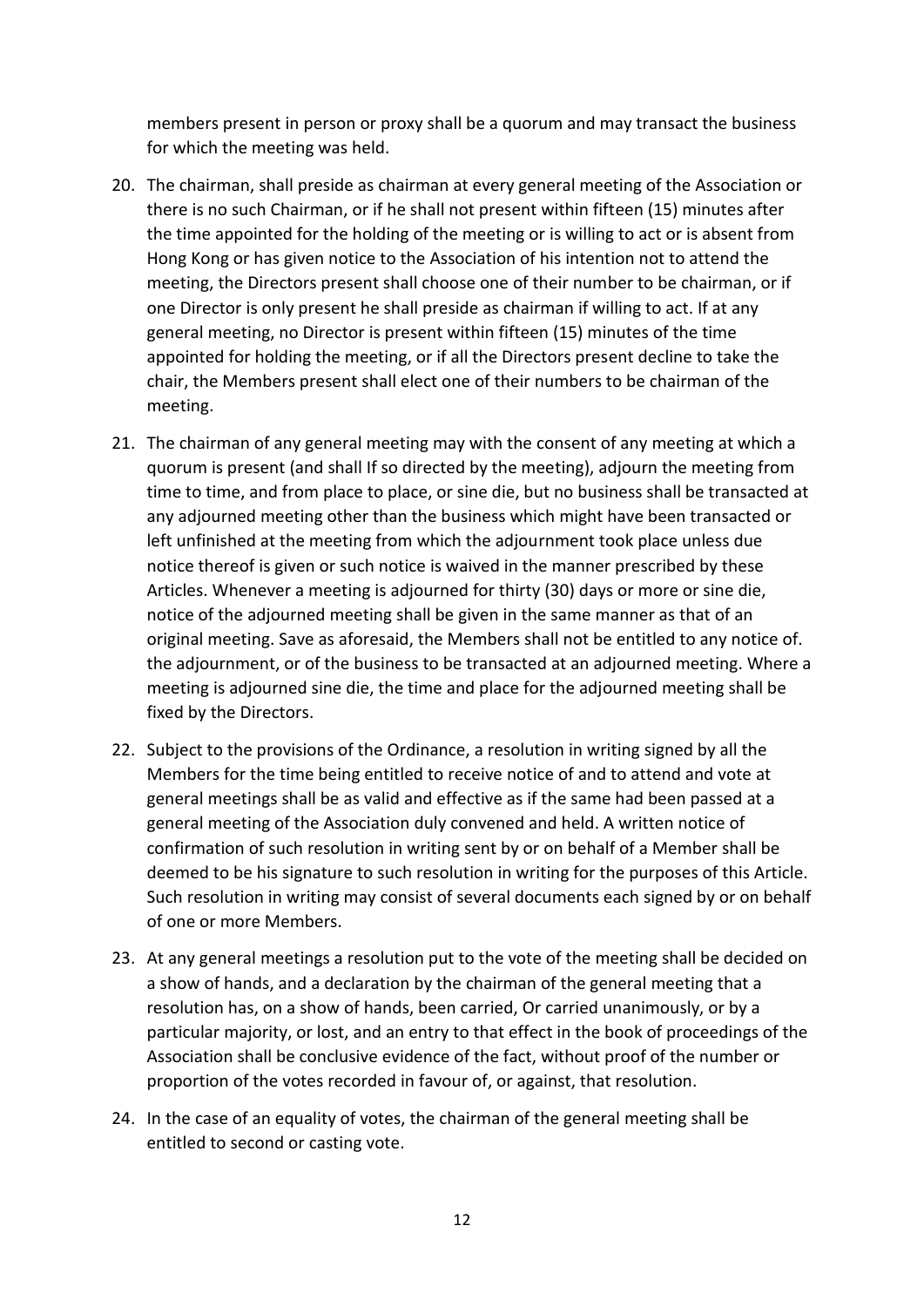#### VOTE OF MEMBERS

- 25 Subject as herein provided, every ordinary Member shall have one vote. Honorary Members shall have no votes.
- 26. Save as herein expressly provided, every Member, other than one who is not duly registered, shall be entitled to receive notice of or to attend or vote on any question, either personally or by proxy, at any general meeting.
- 27. If any Member is a minor, he may vote by his guardian, or one of his guardians who may give their votes personally or by proxy.
- 28. A proxy needs not to be a Member.
- 29. The instrument appointing a proxy shall be in writing in any usual or common form or in such other form as the Board of Directors may approve or allow from time to time, and shall be deemed, subject to the proviso hereinafter contained, to confer authority upon the proxy to vote on any resolution or amendment thereto put to the meeting for which it is given as the proxy thinks fit provided that any form issued to a Member for use by him for appointing a proxy to attend and vote at a general meeting at which special business to be transacted shall be such as to enable the Member according to his intention to instruct the proxy to vote in favour of or against or, in default of instruction, to exercise his discretion in respect of each resolution dealing with any such special business.
- 30. The instrument appointing a proxy shall be executed under the hand of the appointer if the appointer is an individual, or executed under the hand of an officer or attorney so authorized.
- 31. An instrument appointing a proxy may be in the following form, or any other form, which the board of directors shall approve:

"I \_\_\_\_\_\_\_\_\_\_\_\_\_\_\_\_ of \_\_\_\_\_\_\_\_\_\_\_\_\_\_\_\_\_\_\_\_\_\_\_ being a member of the

KIRAT RAI ASSOCIATION HONG KONG Limited being appoint

Of as my proxy to vote for me and on my behalf at the (annual or extraordinary, as

the case may be) general meeting of the Association to be held on the and at any adjournment thereof."

Signed this example and day of  $\sim$ 

32. The instrument appointing a proxy under which it is signed or a notarially certified copy thereof shall be deposited at the Office not less than forty-eight (48) hours before the time appointed for holding the meeting or adjourned meeting at which the person named in the instrument proposes to attend and vote, and in default the instrument of proxy shall not be treated as valid except with the approval of the chairman of the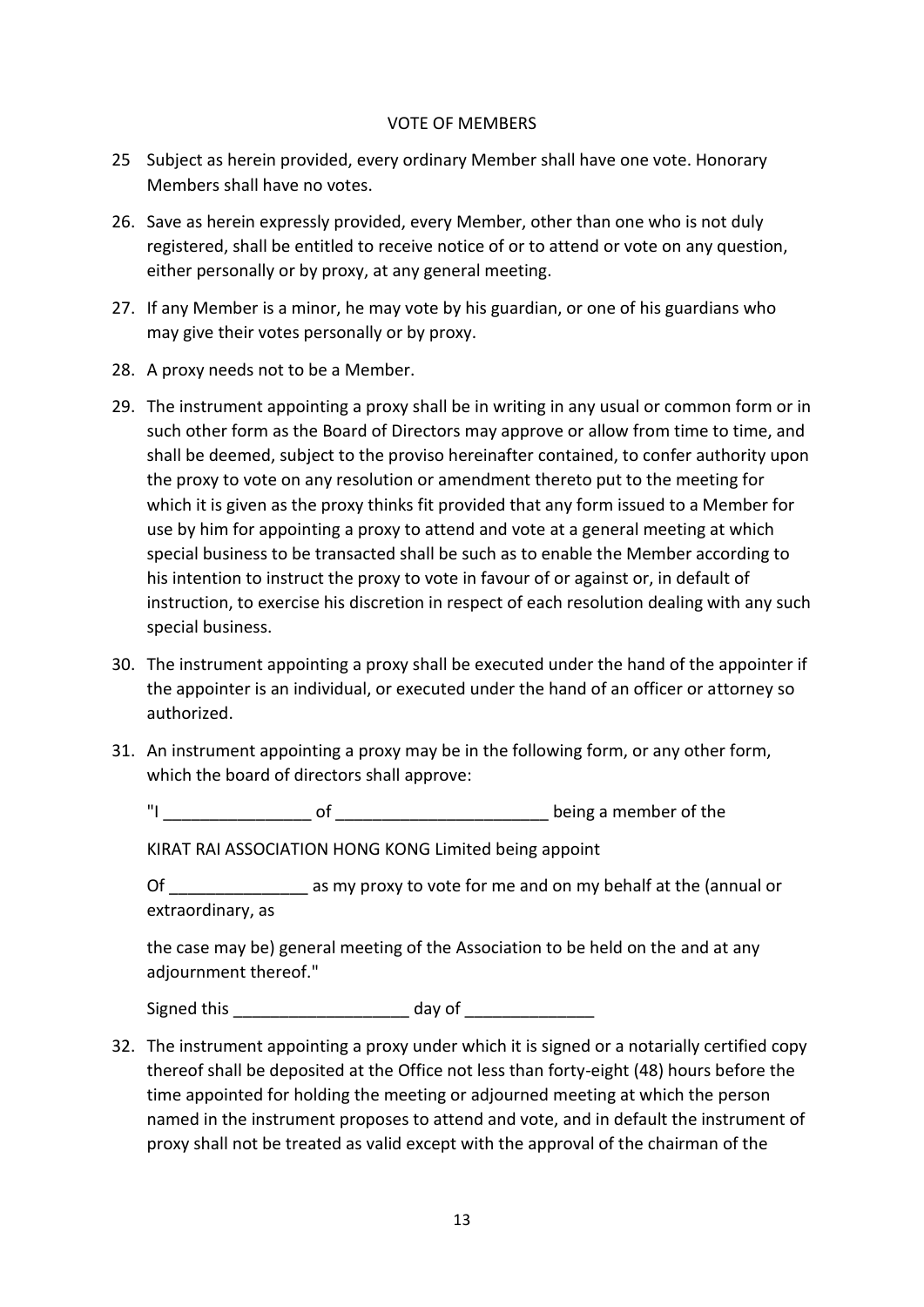meeting. No instrument appointing a proxy shall be valid after the expiration of twelve (12) months from the date of its execution.

- 33. A vote given in accordance with the terms of an instrument of proxy shall be valid notwithstanding the previous death or insanity of the principal or winding—up of the principal or revocation of the proxy or of the authority, under which the proxy was executed, provided that no intimation in writing of the death, insanity, winding-up or revocation shall have been received at the Office at least twenty-four (24) hours before the commencement of the meeting or adjourned meeting at which the proxy is used.
- 34. An objection may be made to the validity of any vote at the meeting at which such vote shall be tendered, and every vote not disallowed at such meeting shall be valid.

# CORPORATIONS ACTING BY REPRESENTATIVES AT MEETING

35. Any corporation which is a Member may by resolution of its board of directors or other governing body as appropriate authorize such person as it thinks fit to act its representative at any meeting of the Association, and the person so authorized shall be entitled to exercise the same powers on behalf of the corporation he represents as that corporation could exercise if it were an individual Member.

# THE BOARD OF DIRECTORS

- 36. Until otherwise determined by a General Meeting, the number of the members of the Board of Directors shall not be less than two or more than seven.
- 37. The first Board of Directors of the Association shall be Mr. Rai Kisan, Mr. Rai Pitambar, Mr. Rai Lalparsad, Mr. Rai Bimal and Mr. Rai Shashi Madan.
- 38. The Board of Directors may from time to time appoint any person as a member of the Board of Directors either to fill a casual vacancy or by way of addition to the Board of Directors provided that the prescribed maximum is not thereby exceeded. Any member of the Board of Directors so appointed by the Board of Directors shall retain his office only until the next annual general meeting but shall be eligible for reelection.
- 39. Subject to the provisions of the Memorandum, the Board of Directors may exercise all the powers of the Association to borrow money, and to mortgage or charge its undertaking, property and assets (present and future), or any part thereof, and to issue debentures and other securities, whether outright or as security for any debentures and other securities, whether outright or as security for any debt, liability or obligation of the Association.

# POWERS AND DUTIES OF THE BOARD OF DIRECTORS

40. The Board of Directors shall manage and administer the business and affairs, funds and property of the Association and may pay all expenses incurred in promoting and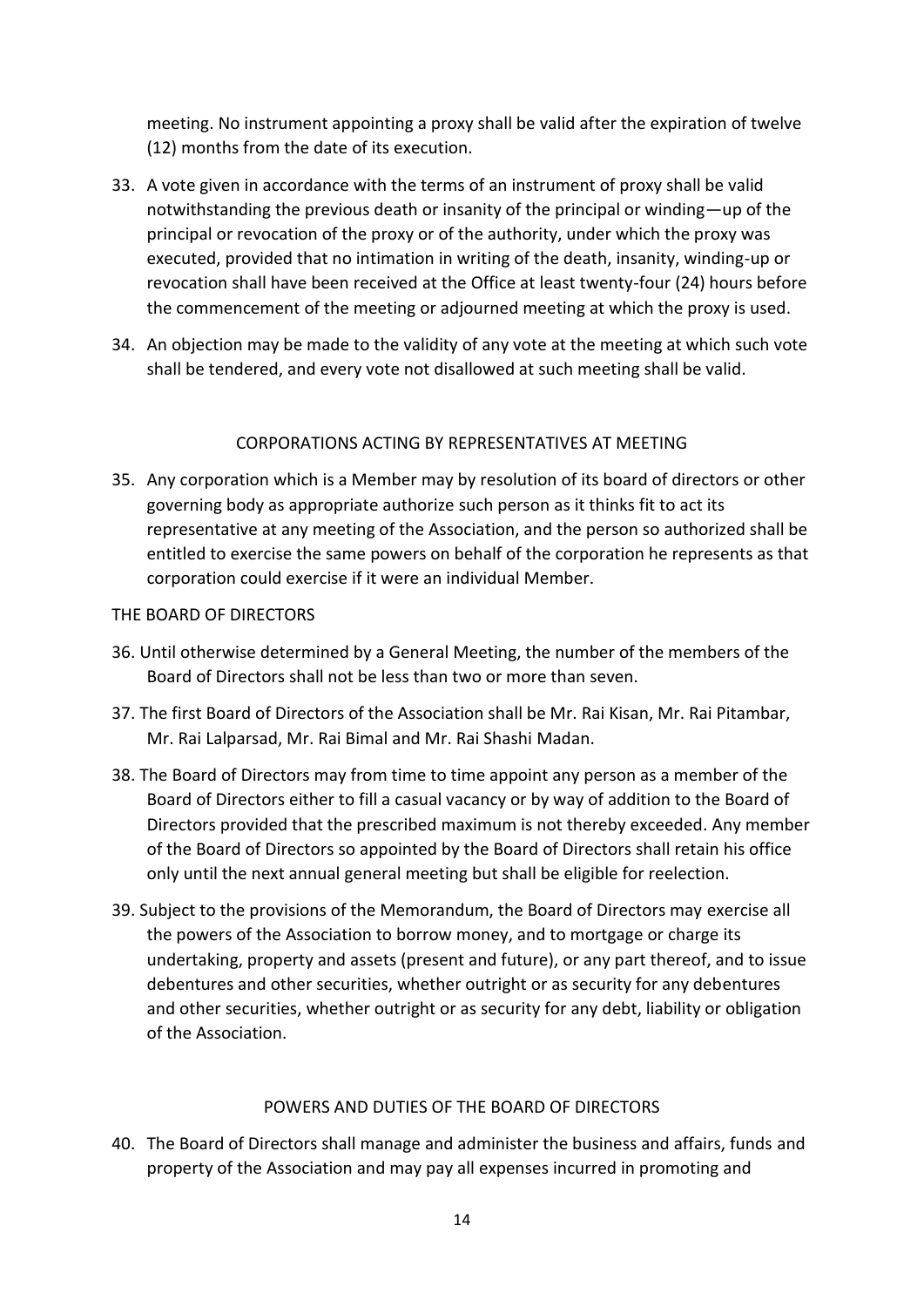registering the Association may exercise all such powers of the Association and do all acts things (subject to prior approvals of the Association in general meeting or of some other authority as appropriate) as are not, by the Ordinance or these Articles, required to be exercised by the Association in general meeting or by some other authority, but subject nevertheless to the provisions of the Ordinance or these Articles and to such regulations, being not inconsistent with the aforesaid provisions, as may be prescribed by the Association in general meeting; but no regulation made by the Association in general meeting invalidate any prior act of the Board of Directors which would have been valid if that regulation had not been made; provided that any regulation made by the Board of Directors may be set aside by a resolution of a general meeting of the Association. The general powers given to the Board of Directors by this Article shall be in addition to, and not limited or restricted by, any special authority or power given to the Board of Directors by any other Articles.

- 41. Without prejudice to the generality of the powers and duties vested in the Board of Directors by the preceding Article and subject to the provisions of the Ordinance, the Board of Directors shall have power and duty:-
	- (a) to monitor, supervise and approve the activities, budgets, finances, accounts, investment, property, business and all affairs whatsoever of the Association;
	- (b) to establish, develop and implement strategies and policies for the Association, including those relating to financial planning and the raising of finance for the Association and its operations, and for such purposes, to consider and approve annual budgets, annual and longer-term plans and proposals relating thereto;
	- (c) to acquire in the names of the Association, build upon, pull down, rebuild, add to, alter, repair, improve, sell or dispose of or otherwise deal with any land, buildings or premises for the use of the Association and to furnish and fit out with all necessary furniture and other equipment any such buildings or premises;
	- (d) to take such steps whether by personal or written appeal, public meeting, campaigns, social performance, dinners, shows, lectures or gatherings, as may from time to time be deemed expedient for the purposes of raising money for or procuring contributions to the funds of the Association in form of donation, annual subscriptions, or otherwise for the purpose of carrying out the objects of the Association;
	- (e) to enter into contracts on behalf of the Association;
	- (f) to carry out or authorize the carrying out of all acts and deeds, or establish organizations, and bodies, to further the objects for which the Association is established.
	- (g) to employ and dismiss supervisors and other persons necessary for the purpose of the Association on such terms and at such remuneration as the Association considers fit;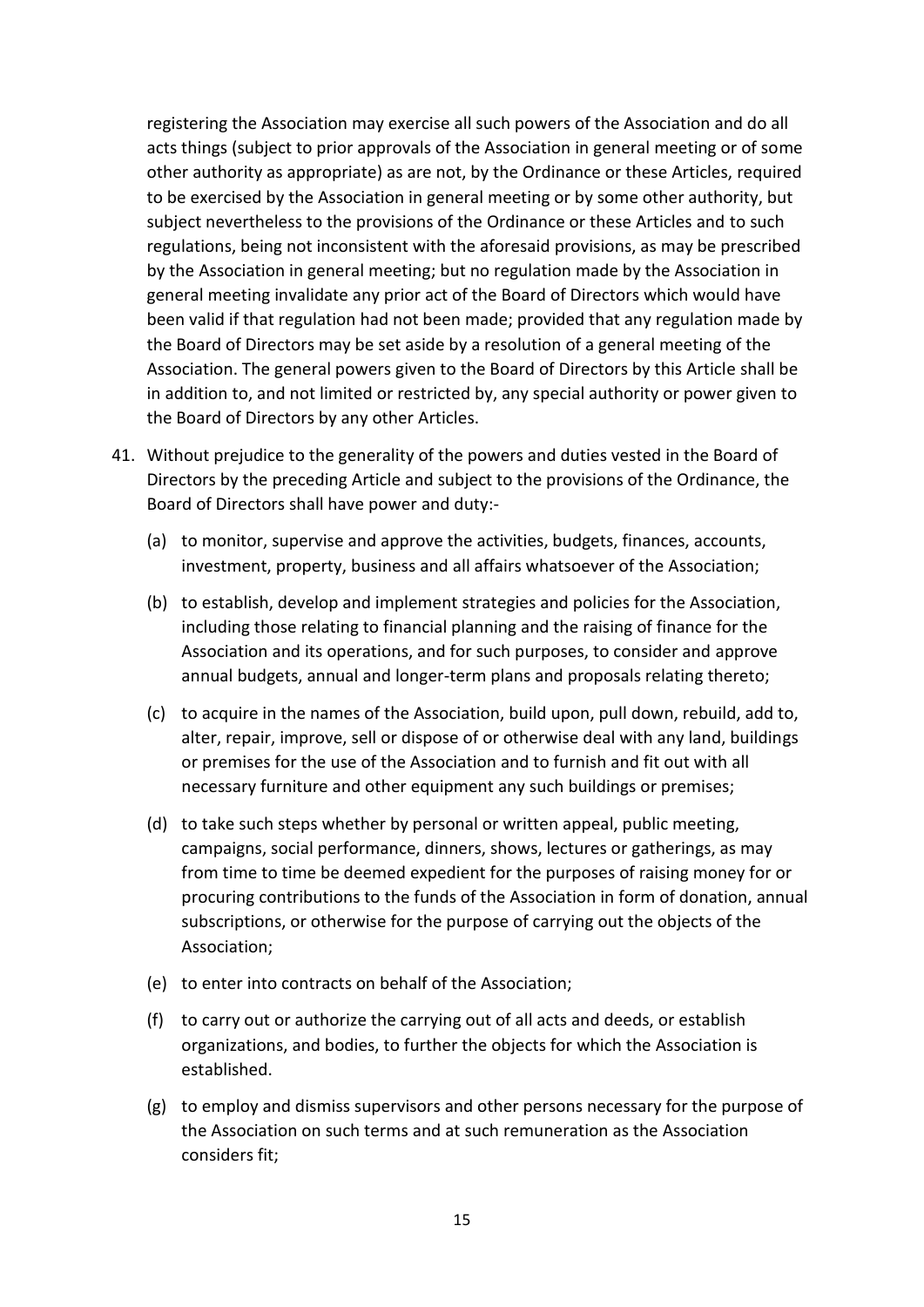- (h) to set aside out the profits of the Association such sums as it thinks proper as a reserve to meet contingencies or for replacing, repairing, improving and maintaining any of the property or services of the Association and for such other purposes as the Board of Directors shall in its absolute discretion think conducive to the interests of the Association and to invest the several sums to set aside upon such investments as it may think fit, and from time to time deal with and vary such investments and dispose of all or any part thereof at its discretion for the benefit of the Association, and to divide the reserve funds into such funds as it may think fit;
- (i) to approve any proposed expenditure incurred out of the funds and assets of the Association as it thinks fit;
- (j) to pay the cost, charges and expenses incidental to the management and regulation of the Association;
- (k) to determine who shall be entitled to sign bills, notes, receipts, acceptances, endorsements, cheques, release, contracts and documents on behalf of the Association;
- (L) to cause a proper register to be kept, in accordance with the provisions of the Ordinance, of all mortgages and charges affecting the property of the Association and shall duly comply with the requirements of the Ordinance in regard to the registration of mortgages and charges therein specified and otherwise;
- (m) to cause minutes to be made in books to be provided for the purposes of all appointments of officers made by the Board of Directors; of all the names of the members of the Board of Directors present at each meeting and of any subcommittee of the Board of Directors; and of all resolutions and proceedings at all meetings of the Association and of the Board of Directors and of sub-committees and all business transacted at such meetings, and such minutes of any meetings, if purporting to be signed by the chairman of such meeting, or by the chairman of the next succeeding meeting, shall be sufficient evidence without proof of the facts therein specified;
- (n) to present to the Annual General Meeting a report covering the work and progress of the Association during its term of office, together with a financial statement and accounts duly audited;
- (o) to propose to the General Meetings such amendments to the Memorandum and Articles of Association and to submit to the Annual General Meeting such resolutions and declarations as in its view may be necessitated for promoting the objects of the Association;
- (p) to enforce the Memorandum and Articles of Association and promote its aim and to take any action it deems necessary for such purposes;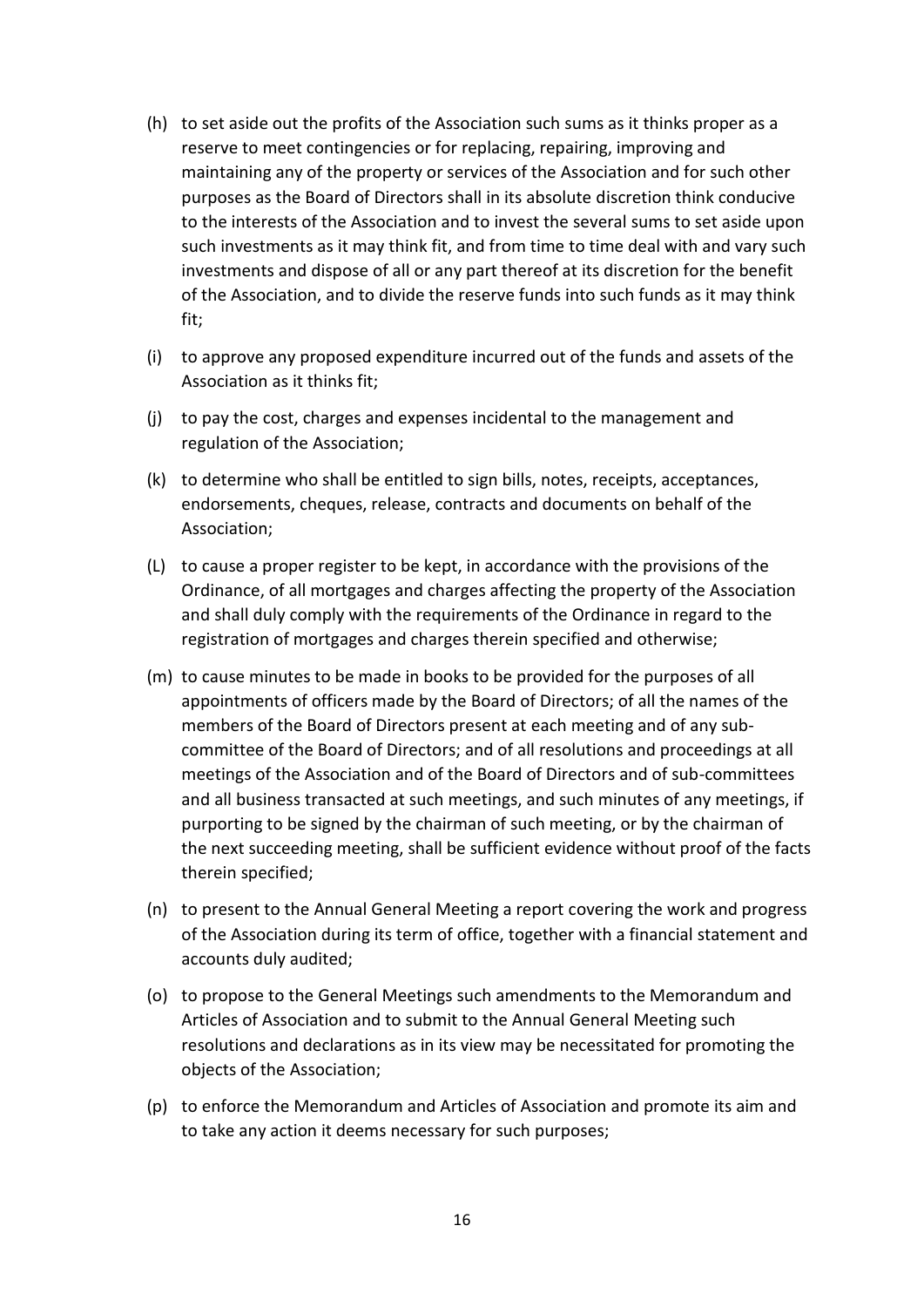- (q) To make rules as it considers necessary for the proper administration of the Association;
- (r) to institute, conduct, defend, compound or abandon any legal proceedings by or against the Association or its officers otherwise concerning the affairs of the Association and to compound and allow time for payment or satisfaction of any debt due and of any claims or demands by or against the Association;
- (s) to refer any claims or demands by or against the Association to arbitration, and observe and perform the award; and
- (t) to do all such other lawful acts and things as may be requisite to perform any duty or to give effect to any powers conferred on the Board of Directors by the Ordinance, the Memorandum or these Articles.

# DISQUALIFICATION OF DIRECTORS

- 42. Subject as provided in these Articles, the office of a Director other than a Director for Life shall be vacated if:-
	- (a) he dies; or
	- (b) a receiving order or, in the case of a company, a winding-up order is made against him or he makes any arrangement or composition with creditors generally; or
	- (c) he becomes prohibited by law or court order from being a Director; or
	- (d) he is found lunatic or becomes of unsound mind; or
	- (e) he is convicted of an indictable offence; or
	- (f) he is removed by a special resolution of the Association; or
	- (g) he resigns his office by notice in writing to the Association; or
	- (h) he is directly or indirectly interested in any contract with the Association and fails to declare the nature of his interest in manner required by Section 162 of the Ordinance.
- 43. The Office of a Director for Life shall be vacated if:-
	- (a) he dies; or
	- (b) he becomes prohibited by law or court order from being a Director; or
	- (c) he is found lunatic or becomes of unsound mind; or
	- (d) he is convicted of an indictable offence; or
	- (e) He resigns his office by notice in writing to the Association.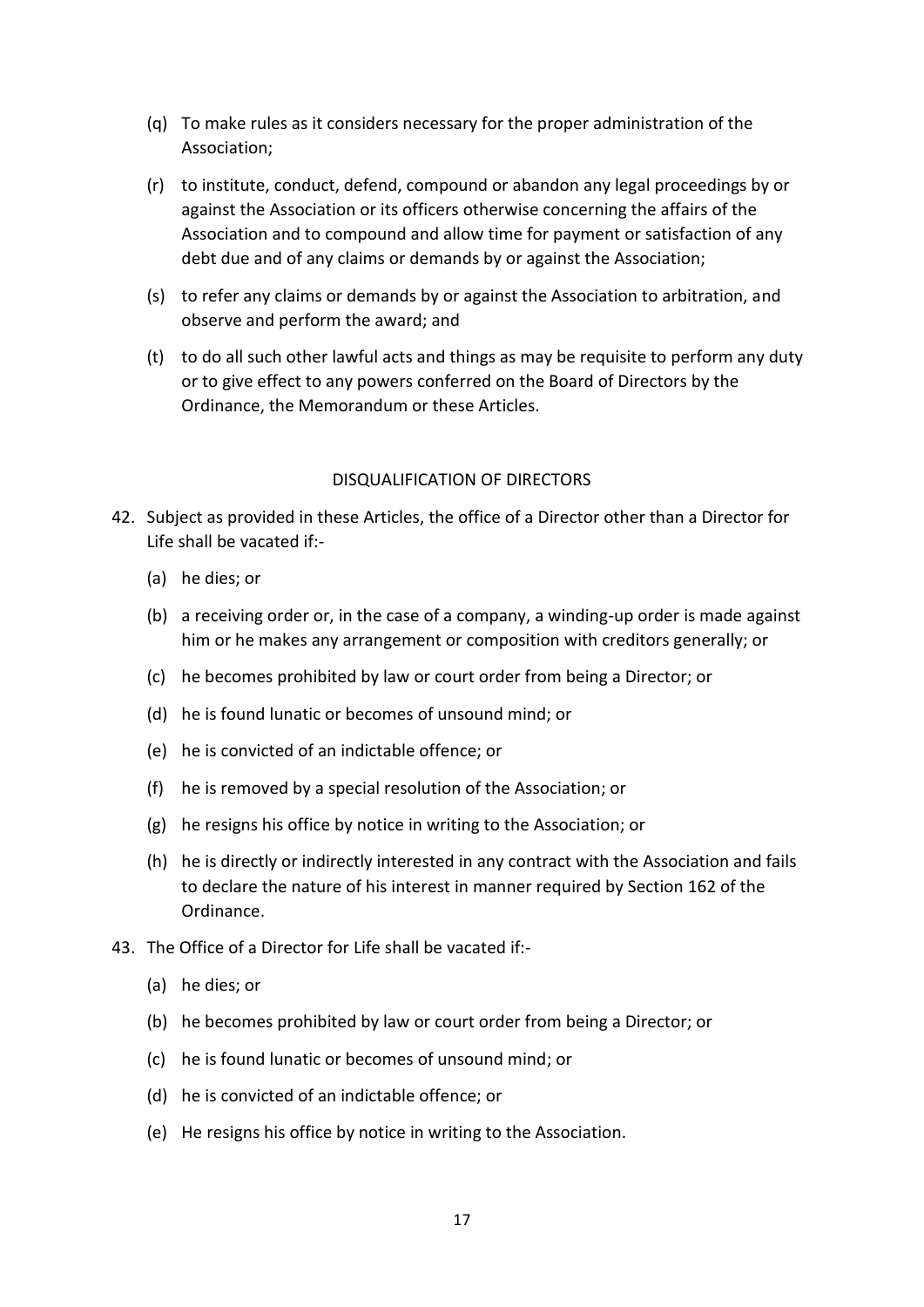## ROTATION OF THE BOARD OF DIRECTORS

- 44. At the first annual general meeting of the Association and at the annual general meeting of the Association in every subsequent year all the Directors, excluding the Directors for Life, shall retire from office.
- 45. A retiring Director shall be eligible for re-election.
- 46. The Association at the general meeting at which Directors retire in manner aforesaid may fill up the vacated offices by electing the like number of Directors thereto, and in default, the retiring Directors shall of offering themselves for re-election be deemed to have been re-elected, unless at such meeting it is expressly resolved not to fill such vacated office or unless a resolution for the re-election of such Directors shall have been put to the meeting and lost.
- 47. The Association may by special resolution remove any Director excluding any Director for Life or appointed Director before the expiration of his period of office, and may by an ordinary resolution appoint another person in his stead. The person so appointed shall retain his office so long only as the Director in whose place he is appointed would have held the same if he had not been removed.

# PROCEEDINGS OF THE BOARD OF DIRECTORS

- 48. The Board of Directors may meet together for the dispatch of business, adjourn and otherwise regulate its meetings at it thinks fit.
- 49. The quorum necessary for the transaction of the business of the Board of Directors shall, save as otherwise determined by the Board of Directors, be two in person or by proxy or, in the case of corporate or institutional Director by a duly authorized representative of such Director, one of whom must be the Chairman.
- 50. Each Director shall have one vote, and except as otherwise provided n these Articles, questions arising at any meeting of the Board of Directors shall be decided by a majority of votes.
- 51. In case of an equality of votes, the Chairman shall have a second or casting vote,
- 52. The Chairman or a Director may, and the Secretary on the requisition of the chairman of the Board of Directors or a Director shall, at any time summon a meeting of the Board of Directors by notice served upon all the Directors.
- 53. Notice of a meeting of the Board of Directors shall be deemed to be duly given to a Director if it is given to him personally, in writing or by word of mouth, or sent to him at his last known address of any other address or any other address given to him to the Association for this purpose. A Director may consent to short notice of any may waive notice of any may waive notice of any meeting of the Board of Directors any such waiver may be retrospective. A Director who is absent shall not be entitled to notice of a meeting of the Board of Directors.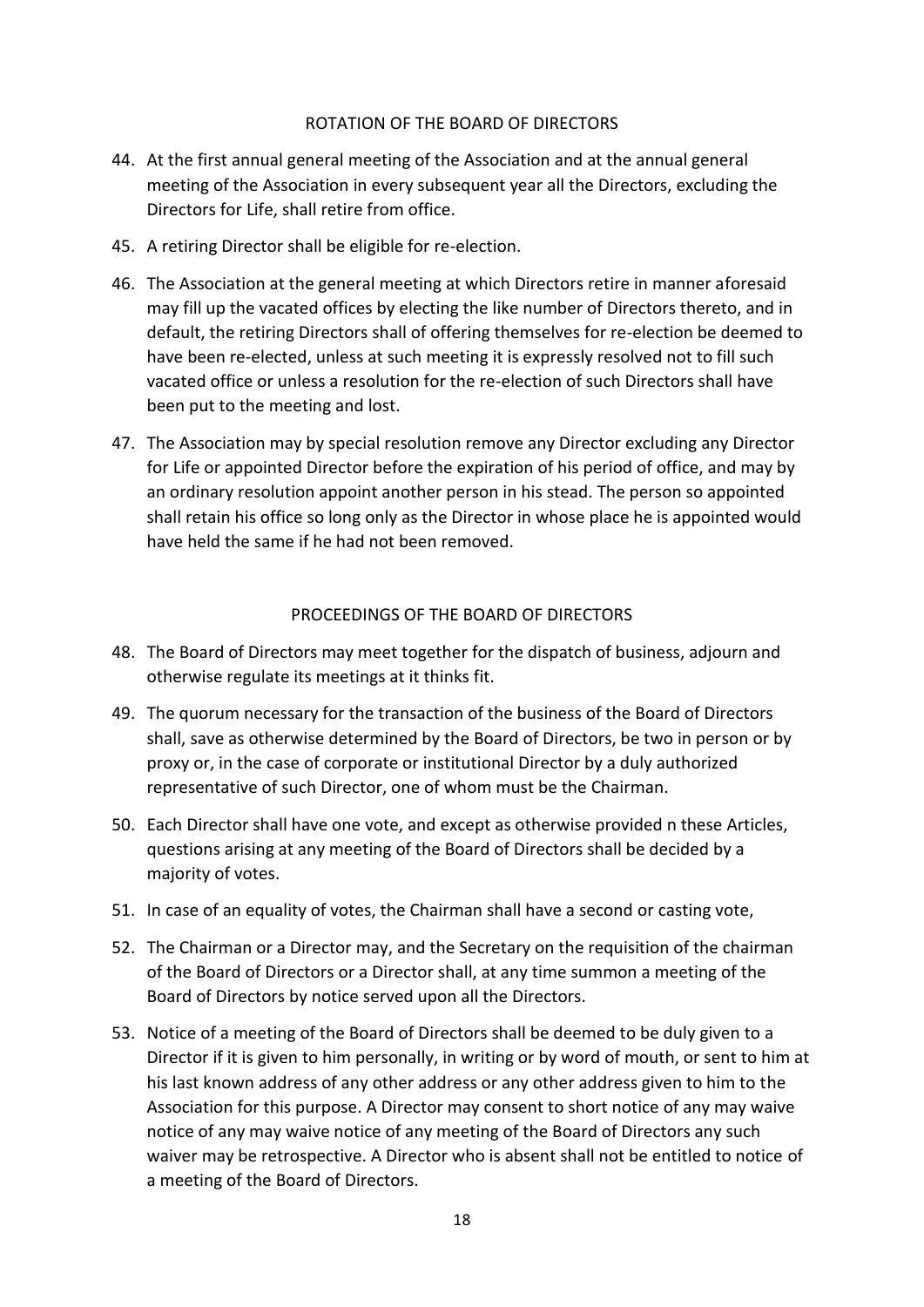- 54. The Directors may elect a Chairman of their meetings an determine the period for which he is to hold office; so that if no chairman of the Board of Directors is elected, or if at any meeting the chairman of Board of Directors is not present within fifteen (15) minutes after the time appointed for holding the same or is unwilling to act or is absent from Hong Kong or has given notice to the Association of his intention not to attend the meeting, the Directors present shall choose one of their number to be chairman of the meeting so that for the purposes of such a meeting and any matters incidental thereto, the chairman so chosen shall be deemed to be the chairman of the Board of Directors for the purposes of these Articles.
- 55. The Chairman shall represent the Association in all its matter externally.
- 56. A meeting of the Board of Directors at which a quorum is present shall be competent to exercise all the authorities, powers and discretions by or under these Articles for the time vested in the Board of Directors generally.
- 57. The Board of Directors may from time to time appoint committees consisting of such Director or Directors as they think fit, and may delegate any of its powers to any such committees and from time to time revoke any such delegation and discharge any such committees wholly or in part. . Any committee so appointed shall, in the exercise of the powers so delegated, conform to any regulations that may from time to time be imposed on it by the Board of Directors. The meetings and proceedings of any such committees shall be governed mutatis mutandis by the provisions of these Articles for regulating the meetings and proceedings of the Board of Directors so far as applicable and so far as the same are not superseded by any regulations made by the Board of Directors hereunder.
- 58. All acts bona fide by any meeting of the Directors of a committee of Directors or by any person acting as a Director shall, not withstanding that it be afterwards discovered that there was some defect in the appointment or continuance in office of any such person or persons acting as aforesaid, or that they or any of them were disqualified, be as valid as if every person had been duly appointed and was qualified to be a Director or member of any committee.
- 59. A resolution in writing, signed by all the Directors for the time being entitled to receive notice of meeting of the Board of Directors, shall be valid and effectual as if it had been passed at a meeting of the Board of Directors duly convened, held and constituted. A written notification of confirmation of such resolution in writing sent by a Director shall be deemed to be his signature to such resolution in writing for the purposes of this Article. Such resolution in writing may consist of several documents, each signed by one or more Directors or members of the committee (as the case may be).

# INTERESTS OF DIRECTORS

60. A Director who is in any way, whether directly or indirectly, interested in a contract or proposed contract with the Association shall declare the nature of his interest in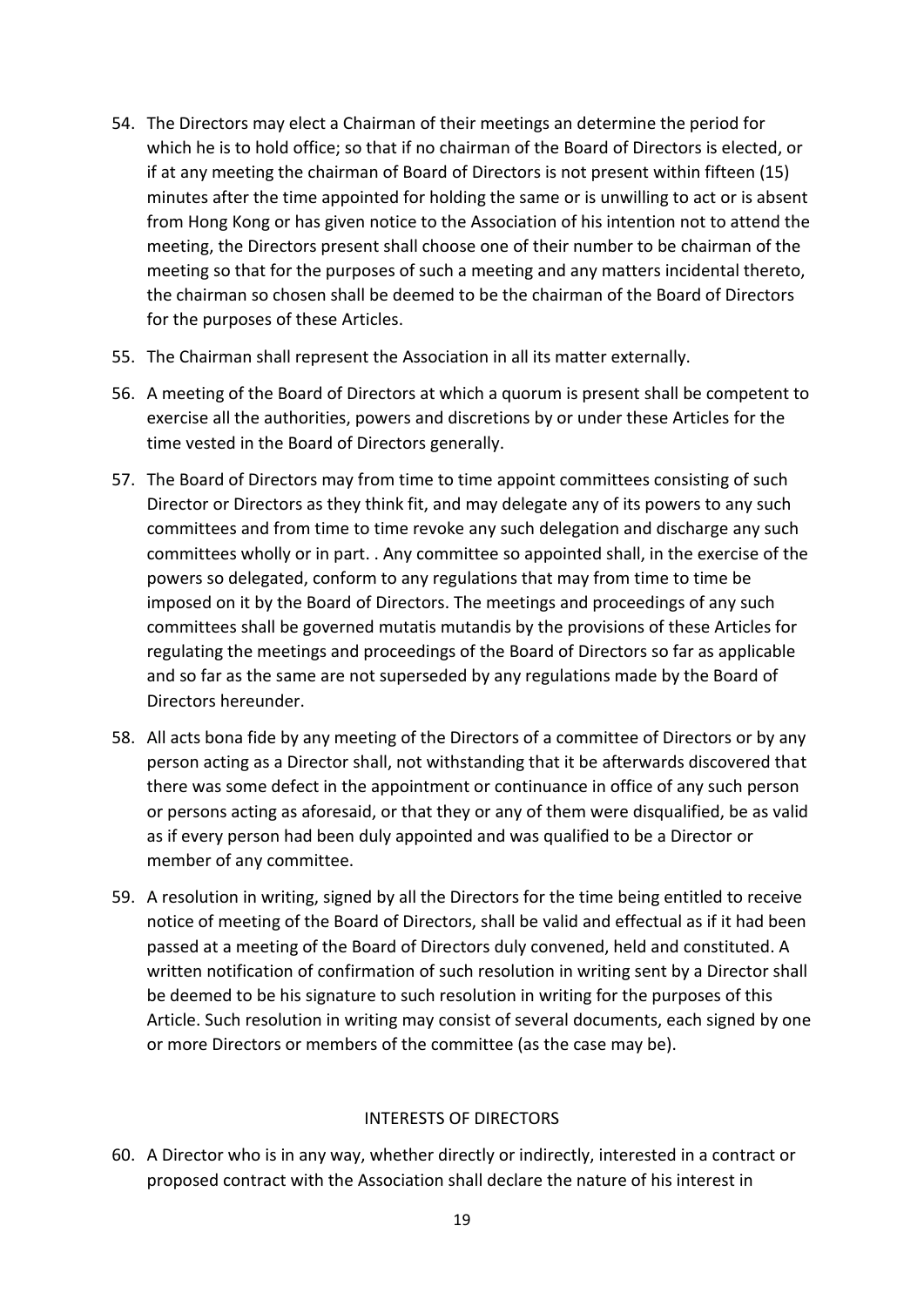accordance with the provisions of the Ordinance. A general notice given to the Board of Directors by a Director to the effect that he is a member or a director of a specified company or firm, and is to be regarded as interested in any contract, arrangement or dealing which may, after the date of the notice, be entered into or made with that company or firm, shall, for the purpose of this Article, be deemed to be a sufficient disclosure of interest in relation to any contract, arrangement or dealing so entered into or made. Without prejudice to the generality of the foregoing, a Director shall give notice to the Association of such matters relating to himself as may be necessary for the purposes of sections 155B, 158, 161 and 161B of the Ordinance.

61. A Director shall not be entitled to vote as Director in respect of any contractor arrangement in which he is interested or any matter arising there from, and if he shall so vote his vote shall not be counted, and he shall not be taken into account in determining the quorum for the meeting at which any such contract or arrangement is to be considered.

## SECRETARY

62. The secretary shall be appointed by the Board of Directors for such term, at such remuneration and upon such conditions as the Board of Directors think fit; and any secretary so appointed may be removed by the Board of Directors. The first secretary of the Association shall be Gurung & Shum Business Solutions Limited.

## THE SEAL

- 63. The Board of Directors shall procure the Seal to be made for the Association, and shall provide for the safe custody thereof. The Seal of the Association shall not be affixed to any instrument except by the authority of a resolution of the Board of Directors or a committee authorized by the Board of Directors in that behalf, and every instrument to which the Seal shall be affixed shall be signed by two Directors or any one Director and the Secretary or such other person as the Directors may appoint for the purpose and favour of any purchaser or person bona fide dealing with the Association, such signature or signatures shall be conclusive evidence of the fact that the Seal has been properly affixed.
- 64. The Board of Directors shall cause proper books of account to be kept with respect to-
	- (a) all sums of money received and expended by the Association and the matters in respect of which the receipt and expenditure takes place;
	- (b) all sales and purchases of goods by the Association; and
	- (c) the assets and liabilities of the Association.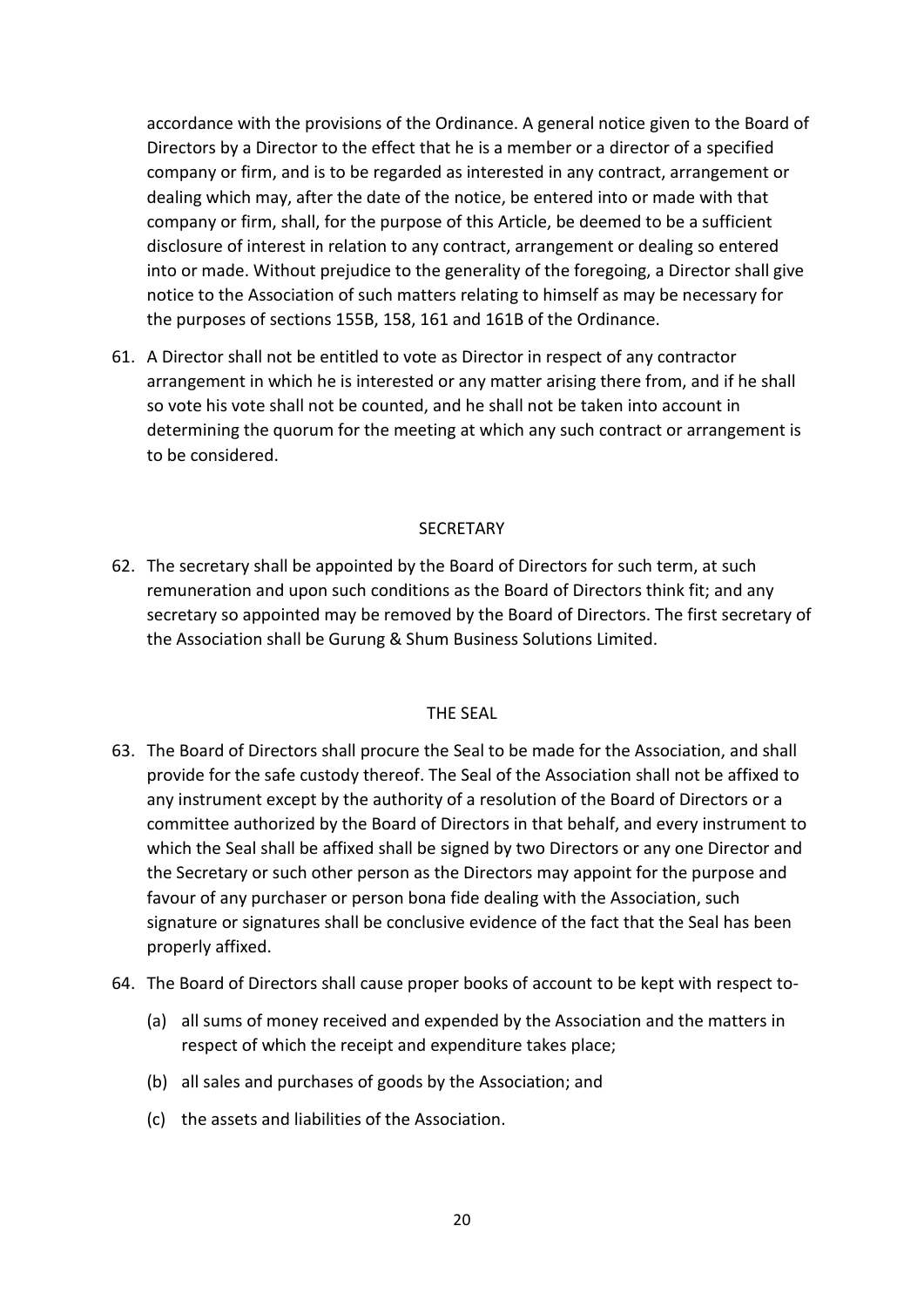Proper books shall not be deemed to be kept if there are not kept such books of account as are necessary to give a true and fair view of the state of the Association's affairs and to explain its transactions.

- 65. The books of account shall be kept at the Office of the Association, or, subject to the Ordinance, at such other place or places as the Association shall think fit, and shall always be open to the inspection of the Directors.
- 66. The Board of Directors shall from time to time determine whether and to what extent and at what times and places and under what conditions or regulations the accounts and books of the Association or any of them shall be open to the inspection of Members not being Directors, and no Member (not being a director) shall have any right of inspecting any account of books or documents of the Association except as conferred by statute or authorized by the Board of Directors or by the Association in general meeting.
- 67. The Board of Directors shall from time to time in accordance with the provisions of the Ordinance, cause to be prepared and to be laid before the Association in general meeting such accounts and reports as are required by the Ordinance.
- 68. A copy of every balance sheet (including every document required bylaw to be annexed to it) which is to be laid before the Association in general meeting, together with a copy of the Board of Directors' report and a copy of the Auditor's report, shall not less than fourteen (14) days before the date of the meeting be sent to every member of the Association.
	- , Provided that this Article shall not require a copy of those documents to be sent to any person of whose address of the Association is not aware.

# AUDIT

69. Auditors shall be appointed and their duties regulated in accordance with the provisions of the Ordinance.

## NOTICES

- 70. Any notice or other documents to be given or issued to the Members may be served by the Association upon any Member either personally or by sending it by mail, postage prepaid, addressed to such Member at his registered address, and, in any case where the registered address of a Member is outside Hong Kong, by prepaid airmail.
- 71. Each Member shall, from time to time, notify in writing to the Association some place, which shall be deemed his registered address within the meaning of the last preceding Article.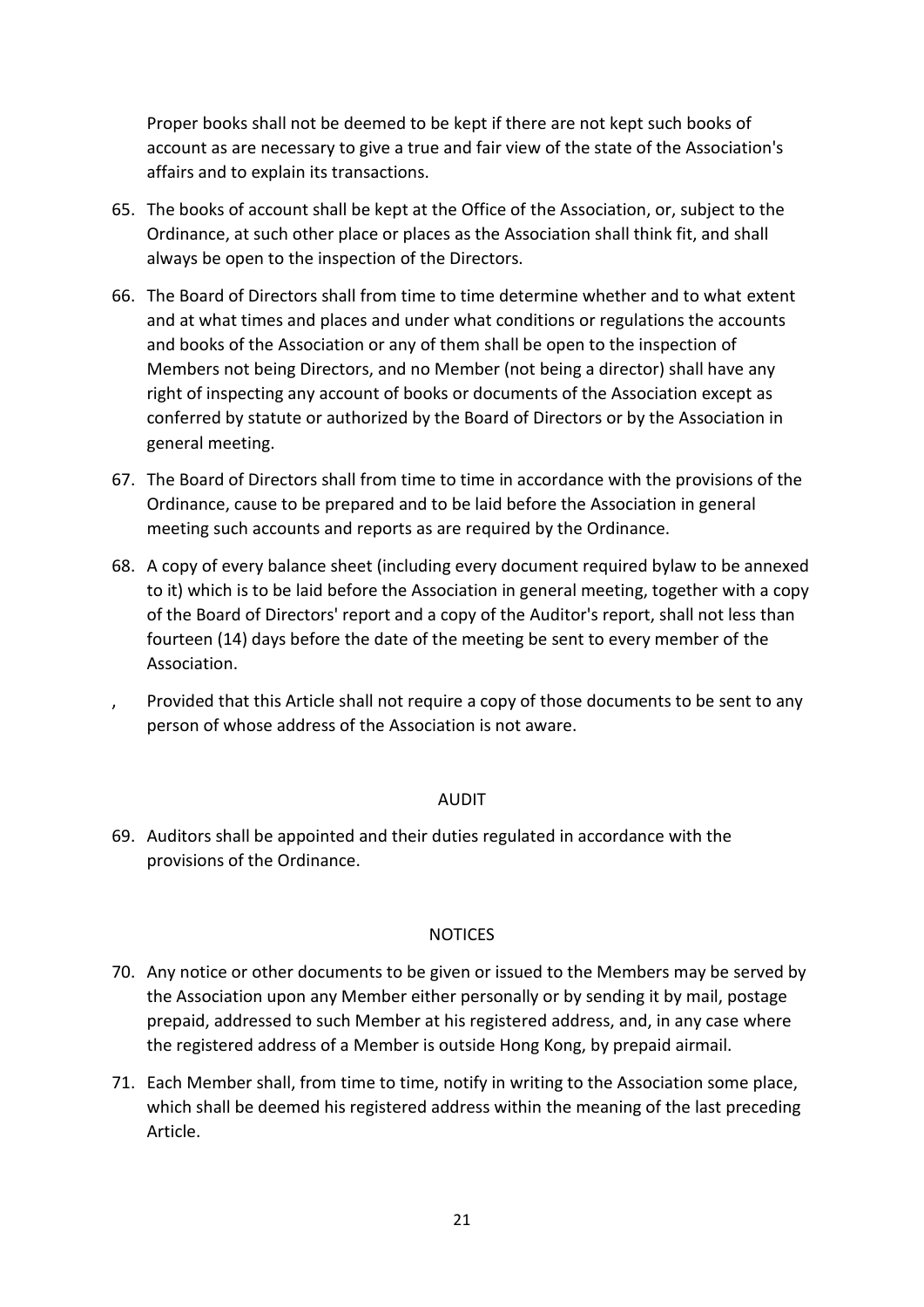- 72. Any notice sent by mail shall be deemed to have been served in the case where the Member's registered address is in Hong Kong on the day following that on which the notice is mailed in Hong Kong and in any other case of the fifth day after day of mailing. In providing such service it shall be sufficient to prove that the notice was properly addressed and mailed, postage prepaid.
- 73. Any summons, notice, order or other document required to be sent to or served upon the Association, upon any officer of the Association, may be sent or served by leaving the same of sending it through post in a prepaid letter, envelope or wrapper, addressed to the Association or to such officer at the Office,
- 74. The signature to any notice to be given by the Association may be written or printed.
- 75. In reckoning the period for any notice given under these Articles, the day on which notice is served, deemed to be served, and the day for which such notice shall be excluded.

# INDEMNITY

76. Every director or other officer and Auditor for the time being of the Association shall be indemnified out the assets of the Association against any liability incurred by him in relation to the Association in defendi any proceedings, whether civil or criminal, in which judgment is given in his favour or in which he acquired or in connection with any application under section 358 of the Ordinance in which relief is grant to him by the court.

# WINDING UP

77. The provision of Clauses 6 and 7 of the Memorandum of Association relating to the winding up a dissolution of the Association shall have effect as if the provisions thereof were repeated in these Artic: and herein set out at length.